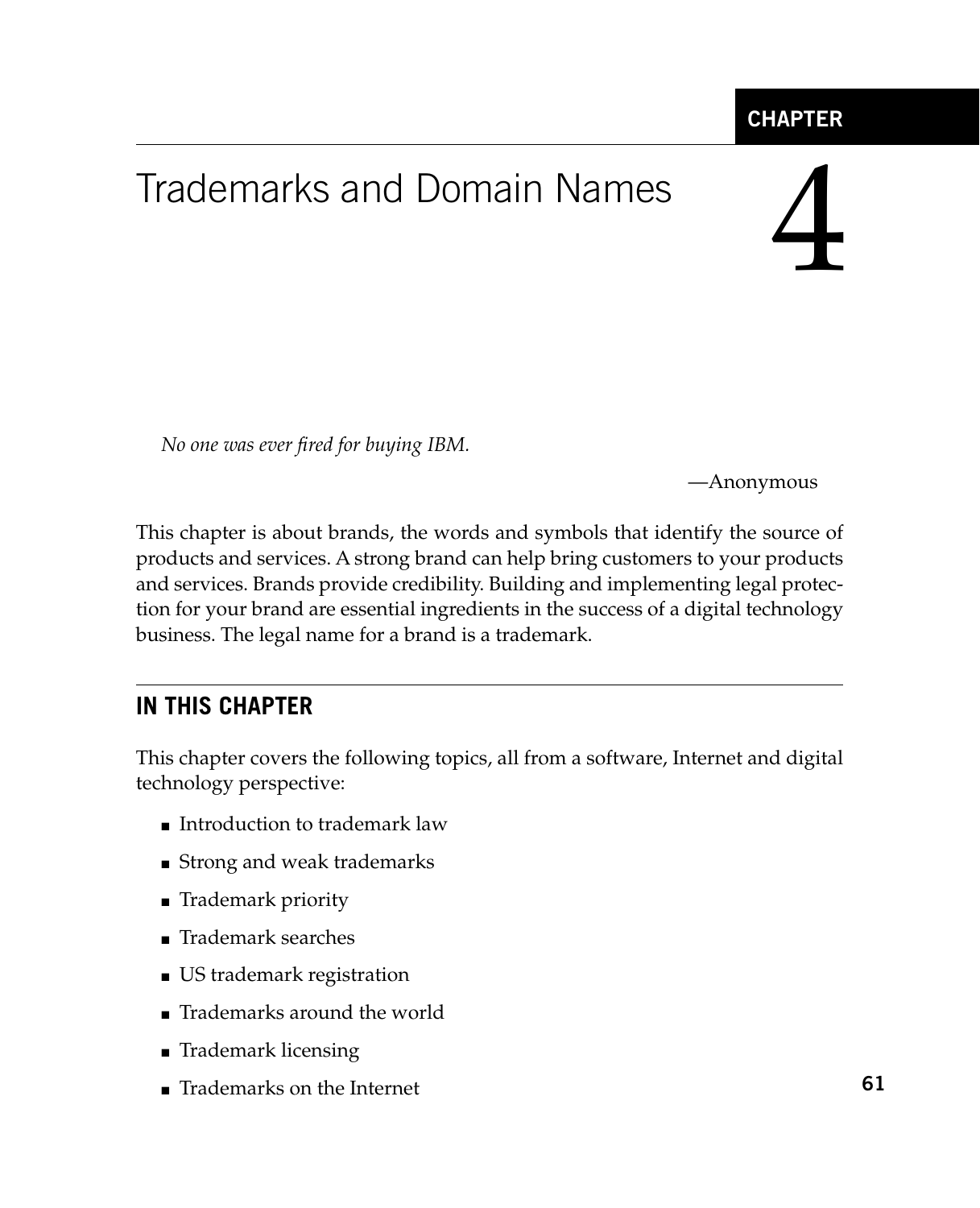- Domain names
- Trademark disputes

# **WHAT IS A TRADEMARK?**

You have an everyday sense of trademarks that identify companies as the source of goods and services—such as Microsoft, Apple, IBM, and Intel. You know that trademarks also apply to particular products—for example, an Excel spreadsheet, an iMac computer, an Electronic Arts video game, or a Core2 Duo processor. Trademarks for products and services appear on screen displays, on packaging, in advertising, on Web sites, and in computer manuals.

A trademark can consist of:

*A name* like Microsoft.

*A slogan* like EA Sports' "It's in the Game!"

*Letters and/or numbers* like AS/400, an IBM computer hardware brand.

*A design or logo* like Apple Inc.'s various apple-shaped logos.

*A sound* like the familiar Yahoo! yodel sound.

Trademarks are source identifiers that carry an emotional charge. They can be conservative and safe, for example, IBM's brand WebSphere. They are sometimes quirky like Google or hip like Java. They can come in families, like iTunes, iPod, iLife, iPhoto, iPhone and iMac. Selecting good brands is an art.

Many digital technology products have more than one trademark; for example, Symantec, the Symantec logo and pcAnywhere are all trademarks of Symantec Corporation and all are used on pcAnywhere products. A trademark can also be used to show one company's component in another product. An example is the famous "Intel Inside" logo and sound.

Service marks are trademarks that apply to services. Companies that provide online services such as software-as-a-service vendors use service marks. So do service Web sites such as online travel services, auction sites, or dating services. Other digital technology businesses that use service marks include developers, contract programmers, data recovery services, data and media conversion services, and system integrators. (For convenience, we will refer only to trademarks or just use the term "marks"; aside from some details of the procedure for registration, the rules for service marks are the same as trademarks.)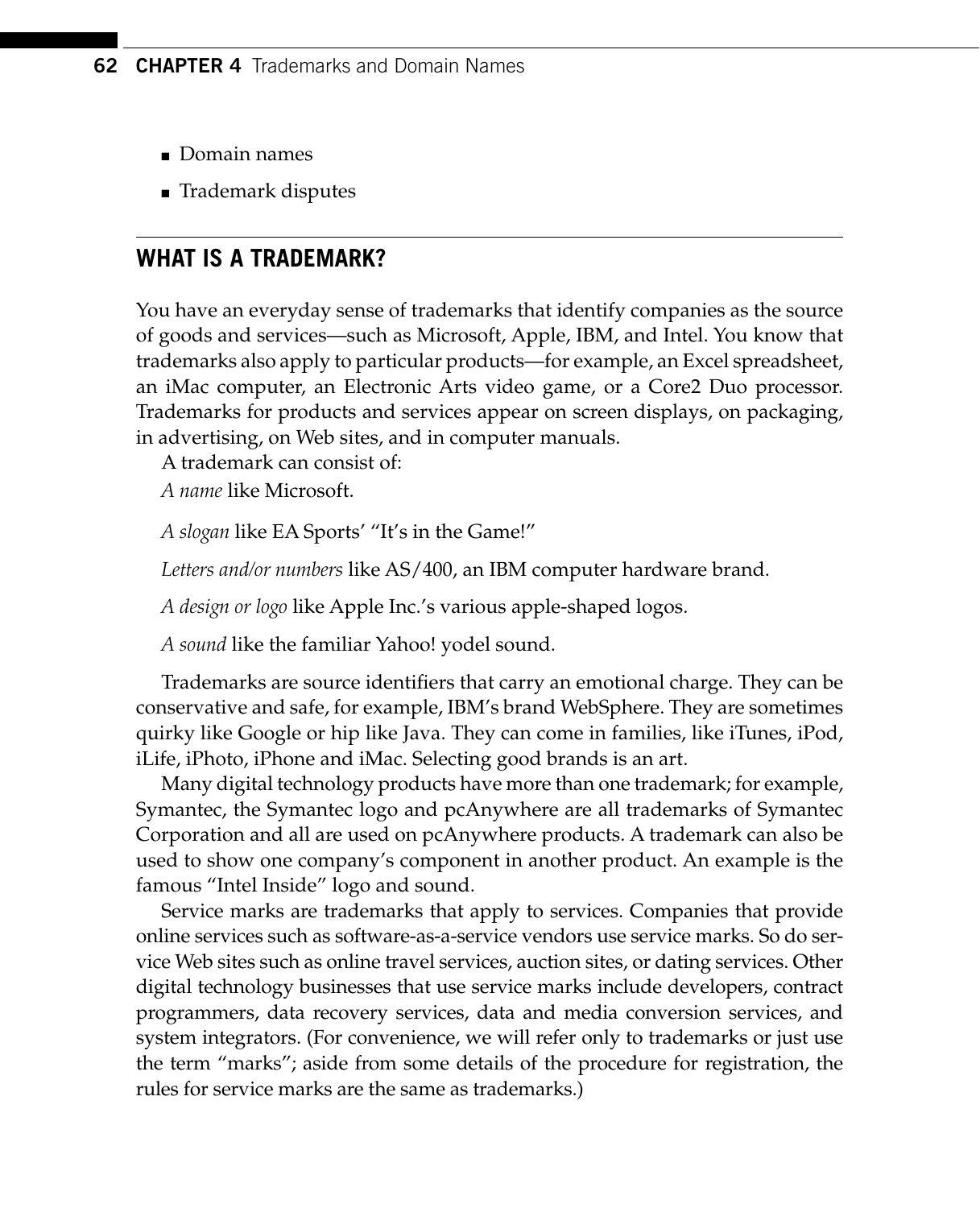Countries around the world protect trademarks under their national law. (In the European Union (EU), one "Community Trade Mark" or "CTM" registration can cover all 27 member countries.) While this chapter is primarily about US federal trademark law, some important international aspects of trademarks are discussed later in this chapter.

In the United States, trademark rights may arise under both federal and state law. The federal trademark statute is called the Lanham Act. Generally speaking, the Lanham Act will apply with regard to trademarks used in US interstate or international commerce. We will discuss state trademark law only in passing in this chapter. Because most digital technology and software companies have interstate (and international) operations, they rarely bother with state trademark filings.

Domain names are different from trademarks of course, but they overlap with trademark law because they also can serve as important identifiers of products and services. (There are some cases where domain names are also trademarks; for example, Salesforce.com is a trademark of Salesforce.com, Inc.) You will find a discussion of the legal rules that apply to domain names later in this chapter.

# **Trademark Goals**

Brands are built through smart selection, advertising, public relations, and promotion (including Web promotion) and labeling of products. When a brand helps close a sale or allows a company to charge a premium price, the investment in branding pays off.

From a legal perspective, your goal should be to create a "trademark space" that defines your products, services, and company now and for the future. That means companies should:

- Get a strong and defensible trademark or family of trademarks.
- Have protection for the trademarks in every market in the world where the brand is used.
- Be proactive in trademark protection, so that legal protection is secured not only for existing product brands and product types, but for product extensions and not only for current geographic markets, but for future sales territories as well.
- Actively exclude others from using confusing similar trademarks in each relevant product market.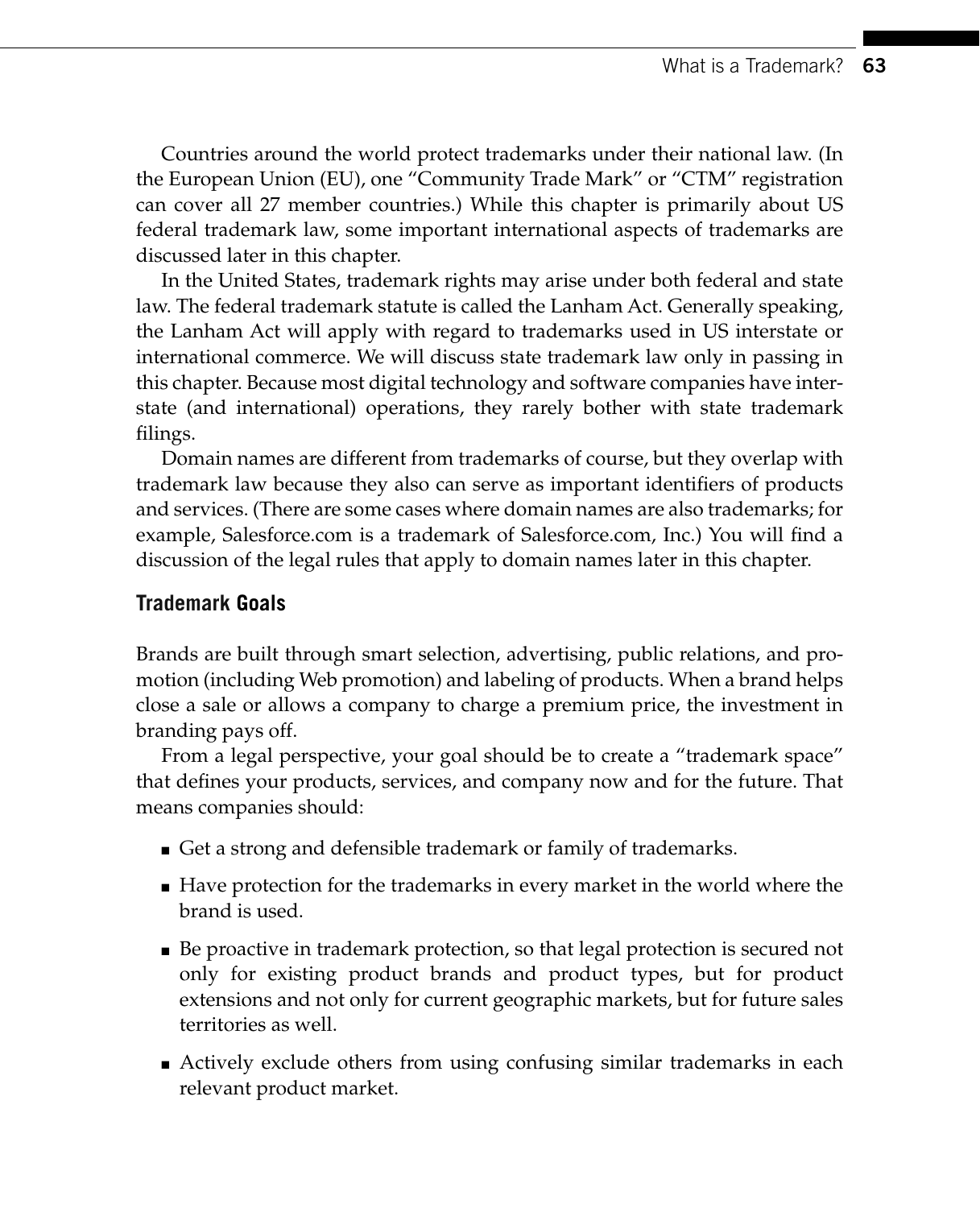We recommend that every technology company think long and hard about its brands and review its branding strategy periodically. Product development and branding should be coordinated. Companies need to allow for the time required to select a protectable brand and, if needed, secure the corresponding domain names. Trademark registration should be secured in all relevant markets in time for launch of each new branded product and service. If you want to have a family of marks (like the iTunes, iLife, iPhone series), apply for them in advance.

If your company properly establishes and protects its trademarks, the law can be a powerful tool to stop competitors from using or blurring the name and reputation that it has established. When you sell your company, its value will be much greater if it has a well-known and legally protected brand.

# **Trademark Risks**

Bad things can happen if you neglect trademark law. For example, if you do not take proper steps under trademark law:

- You could introduce a new product and be forced to withdraw it until you change its branding.
- A competitor could start eroding your business and confusing customers by using your trademark or one that looks confusingly similar to your trademark. You might not be able to stop it from doing so.

This chapter will help you avoid these disruptive results.

# **Company Names vs. Trademarks**

Company names (also known as "trade names") may often be very similar to trademarks, but they are not the same. For example, "Sun Microsystems, Inc." is a company name. The United States Trademark and Patent Office site has a trademark search function that shows that Sun has more than 150 trademarks registered in the United States. These trademarks include: Solaris, Sparc, Java, Sun, and Sun Microsystems. However, "Sun Microsystems, Inc." is not claimed as a trademark. When a company has a main trademark that is used across a line of products or services, such as "Sun," "Nokia," or "Motorola," it is commonly called a "house mark."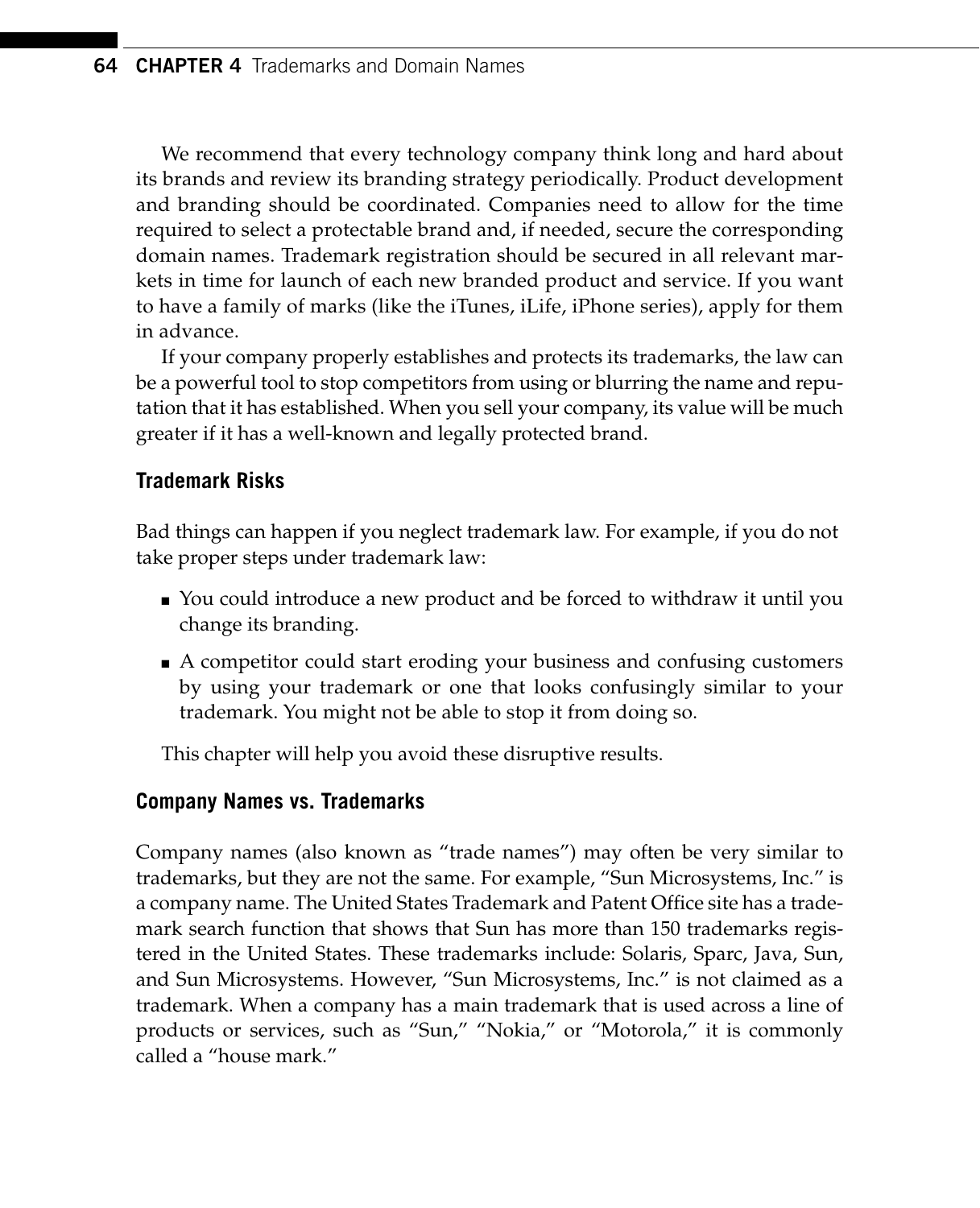# **Scope of Legal Protection**

Here, in one sentence, are the two concepts at the heart of American trademark law: the law generally protects the owner of a *distinctive* trademark that has *priority*.

- A *distinctive* trademark is one that is capable of distinguishing one company's goods from other similar goods made by someone else.
- *Priority,* generally speaking, goes to the first user of the trademark in the relevant market or the owner of a trademark registered with the US federal government.

The law gives such an owner a remedy in court when someone else, without permission, uses the same or a similar trademark if customers are likely to be confused about the source of the goods or services. Let's now take a closer look at these two concepts.

# **Distinctiveness of Trademarks**

Trademark law protects only *distinctive* marks. Broadly speaking, the more distinctive the trademark, the better the legal protection. Why does the law emphasize distinctiveness? The answer is that the law seeks to balance trademark rights on one hand with the freedom to use ordinary language on the other. For example, only one software business needs to label its goods "Symantec," but many businesses legitimately need to label a program a "Utility." Symantec therefore is a strong trademark, and "Utility" is a generic term that has no trademark protection at all.

In order to understand how to choose a trademark, or how much protection an existing trademark can get, you have to understand what makes a trademark more or less distinctive—what separates trademarks into "strong" marks and "weak" marks. We are talking here about *legal* strength, recognized in a court of law. Generally speaking the stronger (that is, the more distinctive) your trademark is, the easier it is to get strong legal protection for the trademark in court and the easier it is to get federal registration.

# *Two Kinds of Distinctiveness*

The law in fact recognizes two types of distinctiveness. The first is based on *inherent distinctiveness.* This means using brands consisting of words and symbols that *look and sound distinct* when applied to a particular kind of goods. "Apple," for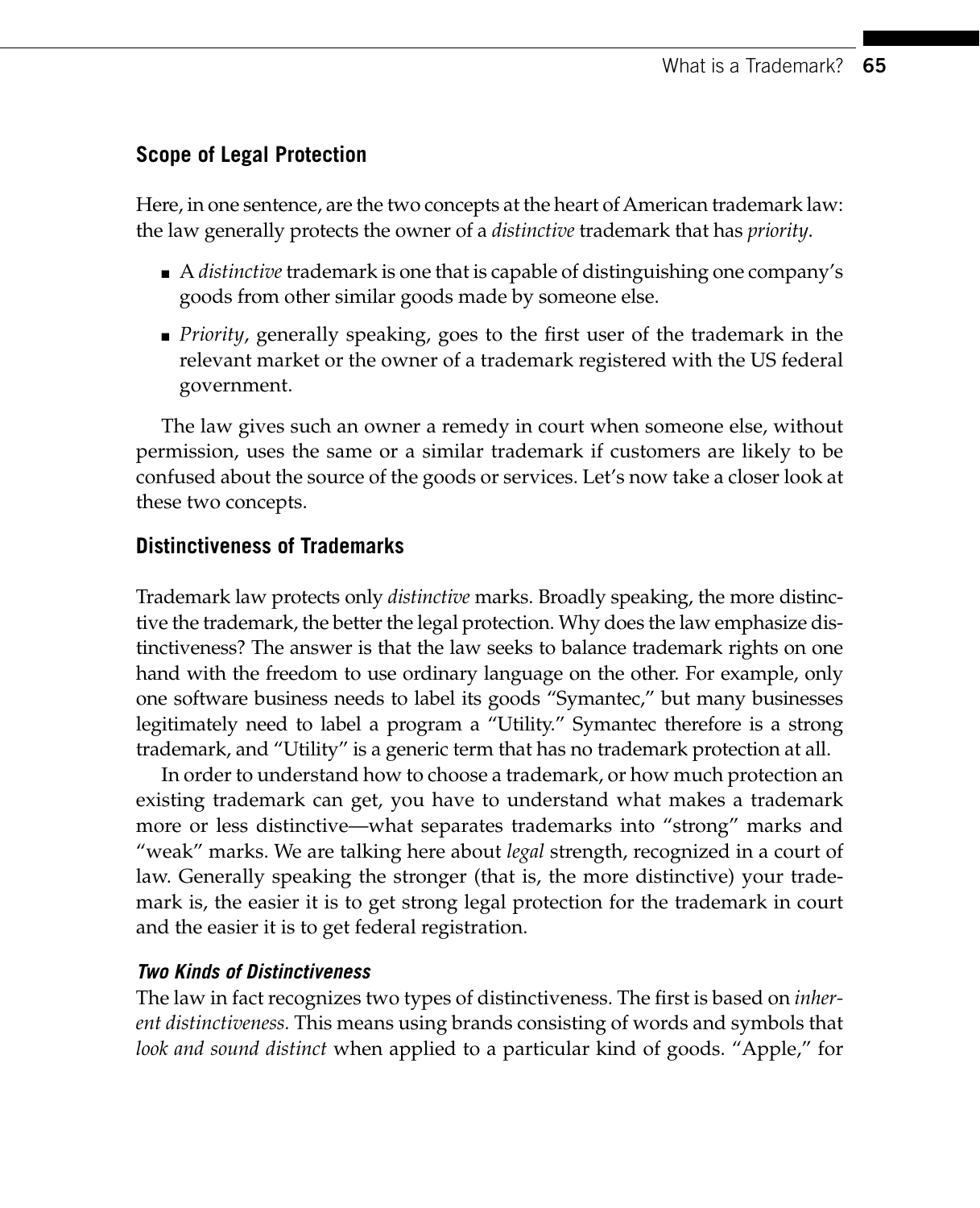example, sounds distinctive when applied to a computer, music player, or software although it would be generic when applied to pies or jam.

The second type of distinctiveness is based on *secondary meaning*—that is, the power that a trademark gets when many customers have come to recognize it. Secondary meaning is also called *acquired distinctiveness*. A rule of thumb often used in the law is that a trademark in continuous use for five years is presumed to have secondary meaning, but there are exceptions. In this mass-media age, recognition can possibly come in a few weeks through intensive advertising and public relations. "Windows" is a good example of a word that has acquired distinctiveness in the software world through use. At one time a software "window" was simply a screen or part of a screen in which content might be displayed; now of course it is distinctively associated with Microsoft operating system products.

# **Strong and Weak Marks**

Strong marks are good. When you go about choosing a trademark or evaluating the inherent strength of an existing trademark, you need to know how the law classifies trademarks. There is a ranking based on how inherently distinctive types of marks are. As mentioned, the more distinctive, the stronger the trademark; the less distinctive, the weaker the trademark. Here are the categories:

**Arbitrary Marks**—An arbitrary trademark is one that bears no logical relation to the goods that it labels. Examples are *coined* marks, like Xerox, eBay, or Symantec, or marks with meaning wholly unrelated to the function of the product, like Apple, Adobe, or Amazon. Arbitrary marks have the strongest inherent distinctiveness.

**Suggestive Marks**—A suggestive trademark is one that suggests but does not describe a product's function. Examples are Autodesk (for design and drafting software), iTunes (for an online music store), Intuit (for financial software), and VeriSign (for encryption and security products). None of these marks states what the products do, but each product trademark suggests what the product line does. Suggestive marks are also strong, but not as strong as arbitrary marks. That is because similar products can justifiably have similar names. For example, another online music store could justifiably include the word "tunes" in its brand.

**Descriptive Marks**—A descriptive trademark primarily describes (as opposed to suggests) the characteristics of a product, such as its performance, function,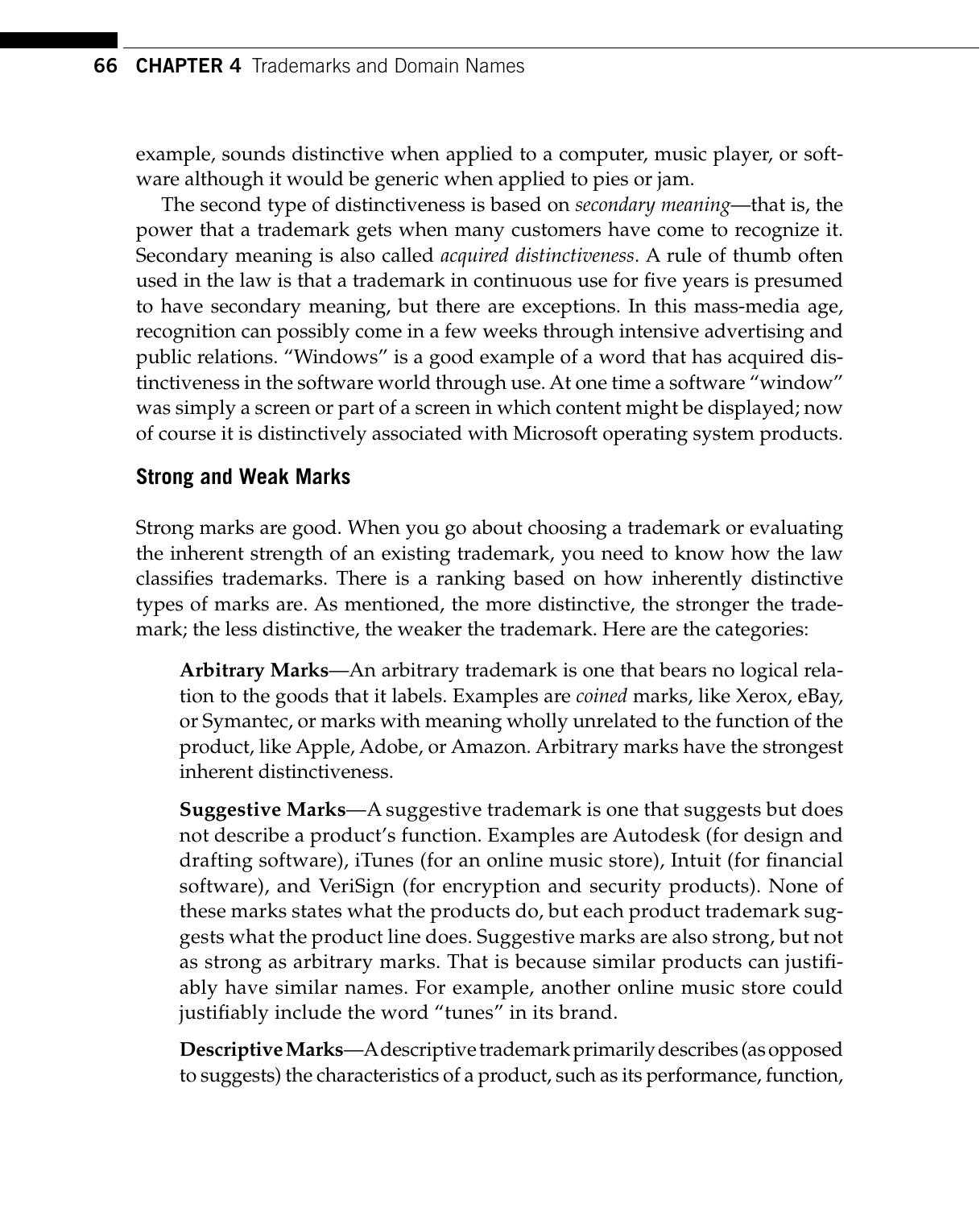features, quality, or capacity. An example is Virusafe anti-virus software. Some marks are more descriptive than others. For example, marks such as "Calendar Maker" or "Business Plan Maker" are deemed very descriptive and therefore legally very weak marks. In general, descriptive marks are weak. If marks are wholly descriptive, trademark law protects them only if they have acquired significant secondary meaning.

**Surnames as Marks**—Common family names as trademarks are weak, and like descriptive marks, will often be protected only if they have acquired secondary meaning. Norton (anti-virus software) would be an example of a surname that has this kind of acquired distinctiveness. Surnames can be more distinctive if unusual or used in association with other words or in a distinctive design.

**Place Name Marks**—Place names also make weak marks and normally will have protection only if they have secondary meaning. The trademark will be a bit stronger if the place name is less well known.

**Generic Marks**—Generic marks identify a category of goods recognized by an industry. For digital technology products, this would include the terms Works, Draw, Database, Graphics, OS (for operating system), Utilities, and so forth. These marks are the weakest. By themselves they have no protection at all. However, it is possible sometimes to protect the combination of words that is generic in part but has a nongeneric component, for example: Microsoft Works, Norton Utilities, or CorelDraw. Under US trademark law, if a generic term is given a novel spelling, it is nonetheless generic.

# *Rules of Proper Trademark Use*

Sometimes trademarks that were originally distinctive become generic because they come to be identified not as a trademark for a product but with the product itself. Examples of common words that started out as trademarks are aspirin and dry ice. Because aspirin and dry ice are now generic, any company can call its acetylsalicylic acid "aspirin" or its frozen  $CO<sub>2</sub>$ "dry ice." So when a trademark becomes generic, it loses all protection and anyone can use it. Lawyers refer to this as *genericide*.

Genericide applies in the digital technology world. A federal court in California ruled in 1991 that "386," a variant of Intel's 80386 brand for a family of microprocessors, had become generic and could therefore be used by AMD, a competing maker of compatible microprocessors. This is one reason that Intel switched to arbitrary marks like Pentium and Centrino.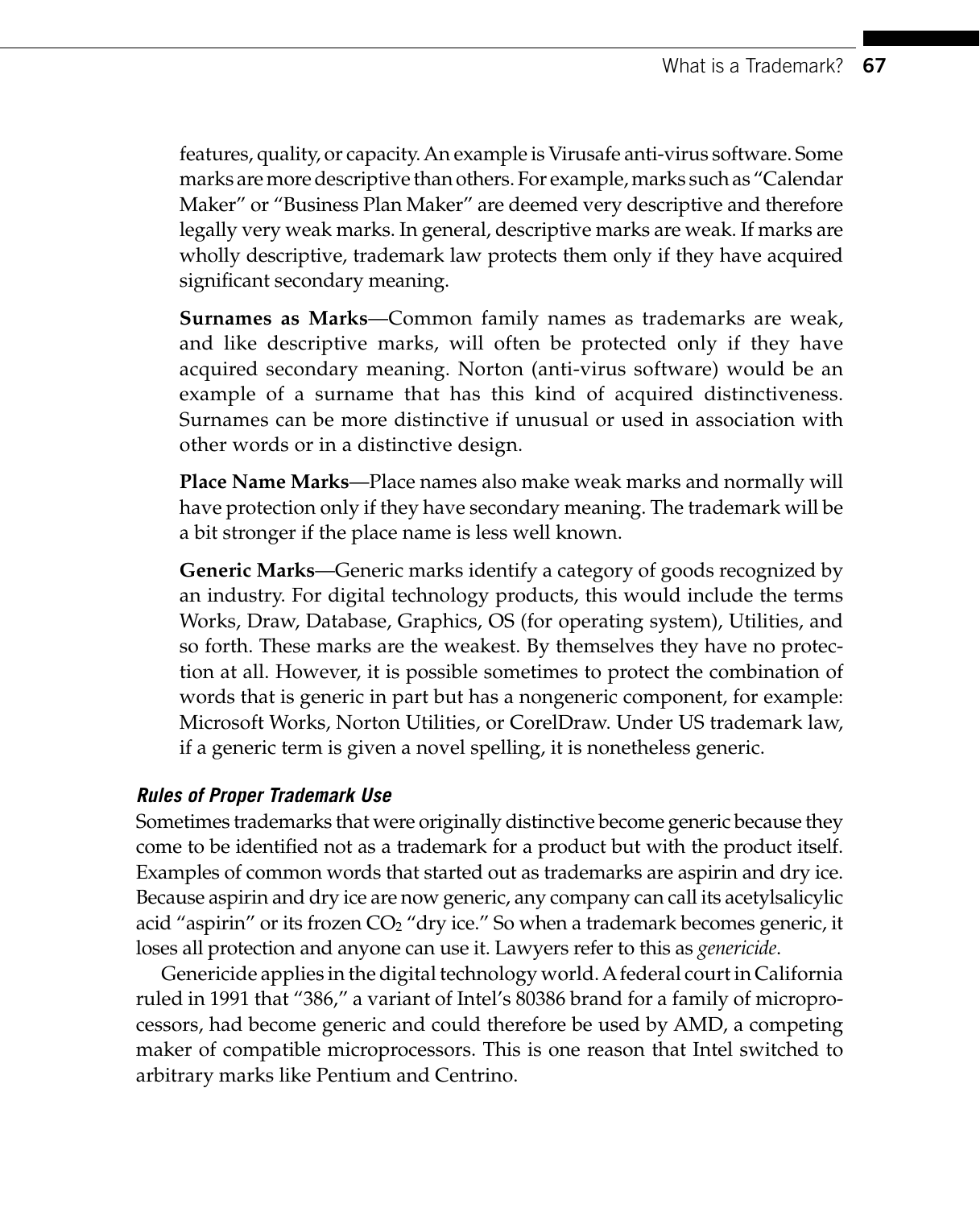How do companies stop genericide? Here are some often quoted guidelines:

- Use the trademark together with the product description and make the trademark look different, such as "**AppleWorks** Word Processing Program" or "AppleWorks Word Processing Program."
- Do not use the trademark in the possessive. Avoid "AppleWorks's features."
- Don't use the trademark as a noun or a verb; always use it as an adjective. For example, refer to "**Microsoft Excel** Spreadsheet Program" rather than "Microsoft Excel."
- Always use a trademark notice (see discussion later in this chapter on these notices).

There is a problem with these rules as commonly prescribed. They are just too cumbersome to follow religiously. For example, think how the Microsoft Excel user guide would read if Microsoft had to add the words Spreadsheet Program every time it used the word Excel. What many companies do with these rules in real life is compromise. The first page of the Excel User Guide may have the words Spreadsheet with Business Graphics and Database, but the text just refers to the product as Excel, using the trademark as a noun. Most software companies reach the same type of compromises and have avoided genericide. Carelessly casual use of trademarks is still a risk.

The bottom line is that every advertisement, piece of packaging, and manual should make it clear to the reader that your trademark *is* a trademark.

# **Confusingly Similar Marks**

Preventing customer confusion regarding the source of goods and services is the cornerstone of trademark law. Trademark law protects a distinctive trademark with priority against other companies that are using marks that are *confusingly similar* that is, marks that cause customer confusion about the source of the goods.

This means that you may be sued if you adopt or are using a trademark confusingly similar to another distinctive trademark that has priority over your mark. (Principles of priority are discussed in detail below.) Similarly, you may have a litigation remedy if someone else adopts a trademark that is confusingly similar to yours, but only if you have priority. Use of a trademark that is confusingly similar to a trademark that has priority without permission constitutes *trademark infringement*.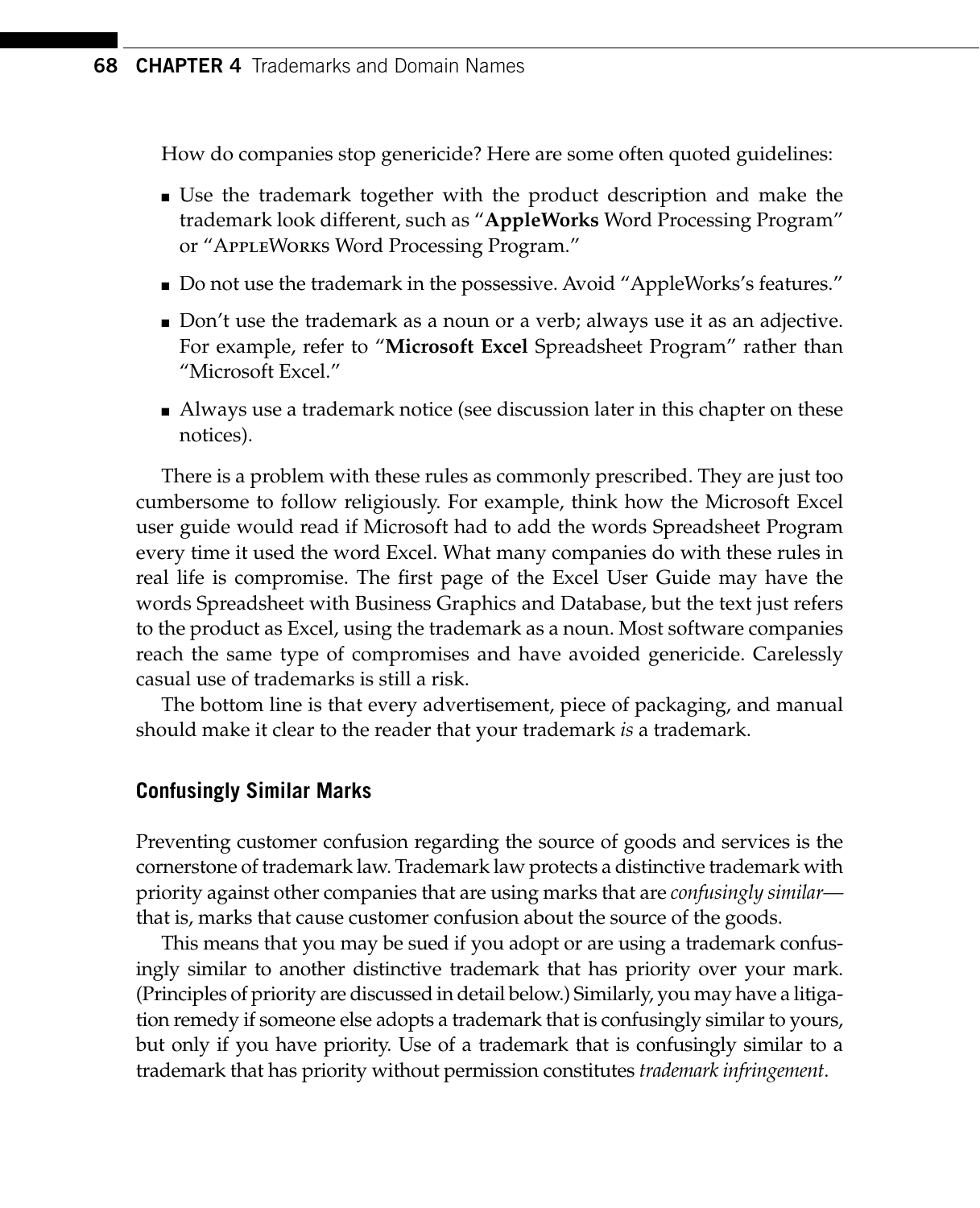# *Deciding When Two Marks Are Confusingly Similar*

How do courts decide if marks are confusing similar in infringement lawsuits? There are a variety of relevant factors:

- Fame of the priority trademark (judged based on sales, advertising, length of use)
- Whether the priority trademark is strong or weak
- Similarity or dissimilarity of the marks in appearance, sound, connotation, and commercial impression
- Similarity or dissimilarity and nature of the goods or services
- Number and nature of other similar marks in use on similar goods
- Similarity or dissimilarity of trade channels
- Conditions under which, and buyers to whom sales are made, for example, "impulse" sales where risk of confusions is high vs. careful planned purchasing
- Nature and extent of any actual confusion—or the length of time during, and the conditions under which there has been concurrent use without evidence of actual confusion
- Variety of goods on which the priority trademark is used

Applying these factors to decide whether a trademark is confusingly similar to another is normally a matter of common sense, based on the facts of the situation. For example, if you choose as your software trademark "Orracle" or "Microsof," it is a good bet that you will be sued and will lose. Customers or potential customer could be confused. You can also run into problems if *part* of your trademark is the same or similar as prior trademark.

On the other hand, if the field of use of two marks is very different, the same or similar marks may not be confusingly similar. An example of this principle is the trademark Lexis, which is the name of a database service for law firms owned by Mead Data. In 1989, Mead Data sued Toyota Motor Co., trying to prevent Toyota from using the trademark Lexus for its luxury automobiles. Mead lost the case, because the judge decided that the field of use of the two marks was just too dissimilar. (Different rules apply, however, for "famous" trademarks. This topic is discussed below.)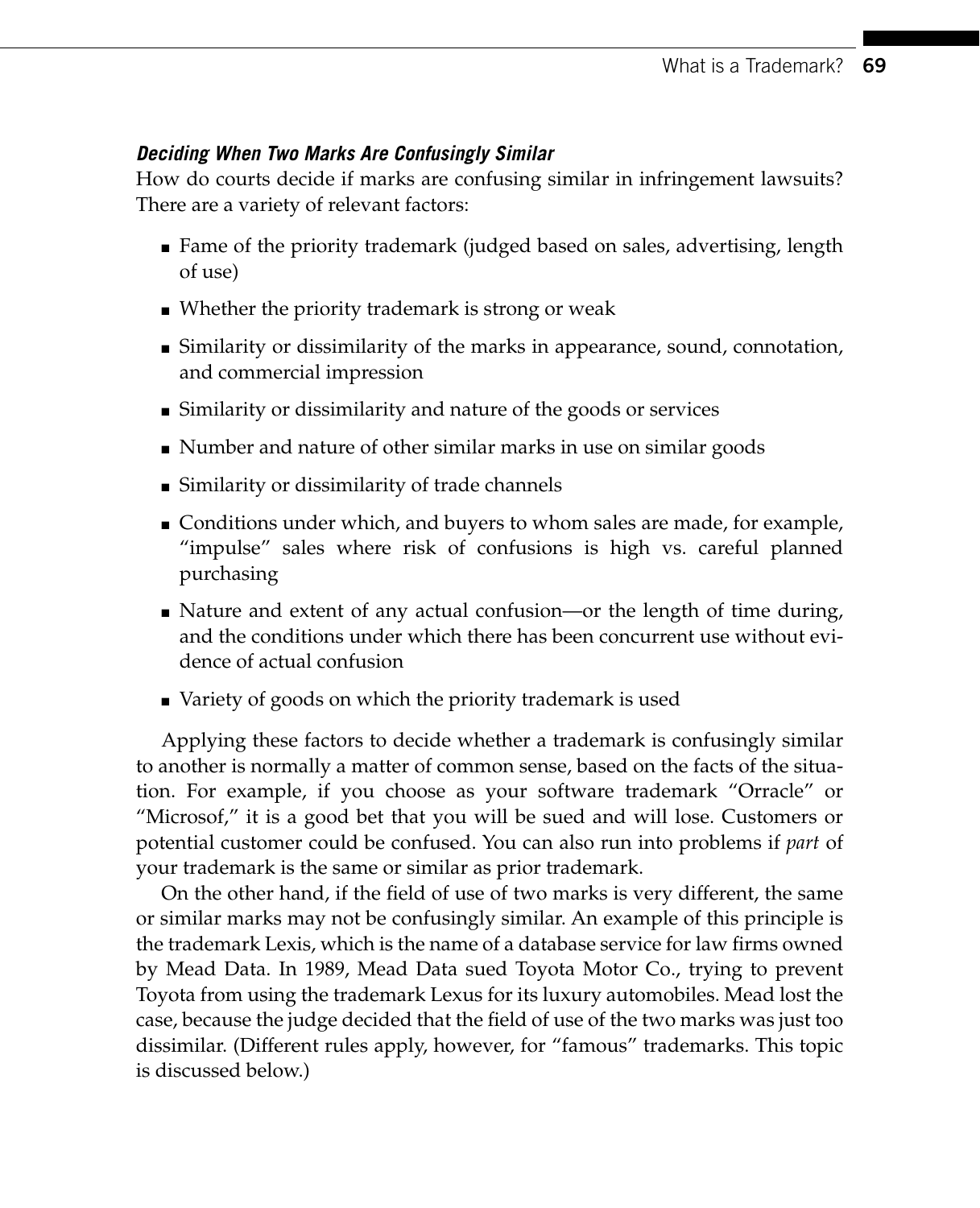## *Distinctiveness in Selecting a Trademark*

You should apply the concepts discussed above to select a new trademark. A trademark will have the best legal protection if it is arbitrary or suggestive. Most of the marks that are powerful in the computer field have those characteristics. Strong marks such as Sun, Cisco, Intel, Oracle, and Apple are examples.

Often new companies are inclined to choose marks that tell the consumer what the product does, which means that they will select a weak trademark like Virusafe. Short-term marketing reasons support this type of choice. However, the price for picking a weak trademark is that competitors may be able to enter the market with products bearing quite similar names. In general, lawyers consider that it is best to choose a strong trademark—particularly for your company's principle brands.

Choosing good new marks for technology companies is not easy. That is because there are many tech companies with many brands already. In addition, many companies want the brand and a domain name to be the same, and that may be difficult or costly to accomplish. Nonetheless the power of brands is strong—and it is worth the effort and time to find a good brand name.

Even the most distinctive trademark will not be protected, however, if the same or a confusingly similar trademark of another company already has priority. Therefore, before adopting a new product trademark, you should understand how trademark priority works and learn how to investigate the other marks that are already out there.

# **Obtaining Priority Rights**

As we have discussed, distinctive marks are protected against infringement if they have *priority*. Following are the three ways that distinctive marks get priority.

# *Priority from First and Continuous Use*

To some extent under US state and federal law, the user of a trademark may obtain some priority rights to use a trademark just by using it first and continuously. However, we do not recommend relying on use to establish priority. Here is why:

■ Use alone will provide priority in the United States only in the geographic markets and product markets in which the trademark is actually marketed and known. Use does not provide priority in any region where someone else is already using the same or a confusingly similar mark.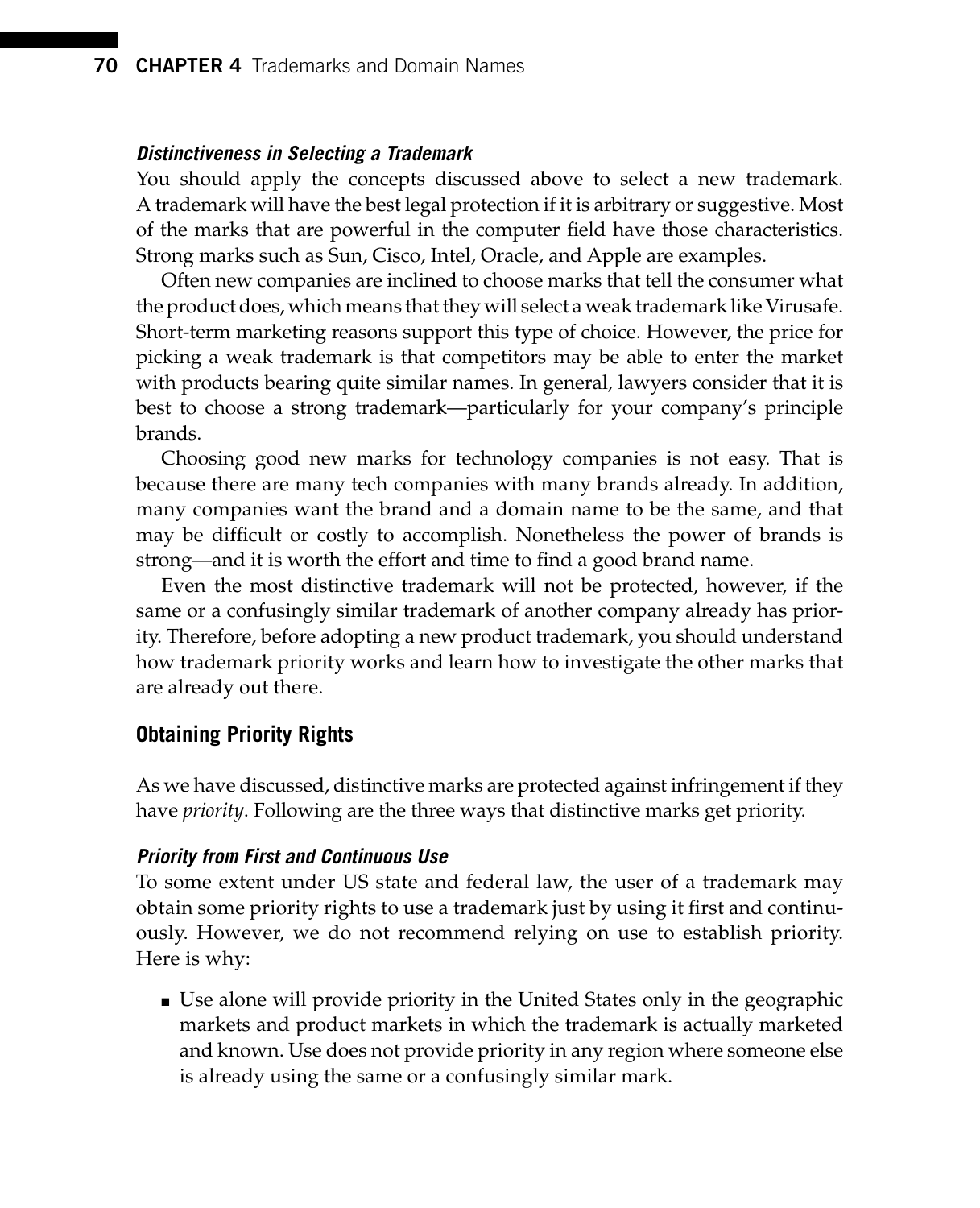- Use does not provide priority if the same or a confusingly similar mark has already been registered by someone else in the federal Principal Register before your use began. (Registration is discussed below.)
- A party relying on use will normally lose to a prior state trademark registrant of the same or a confusingly similar mark.

Due to these many limitations, relying on use alone to establish priority is not recommended.

In most foreign nations, trademark registration is required, and there is no such thing as priority based on use. (There is more about foreign law priority rules below.)

# *Priority from Obtaining Federal Intent-to-Use Registration*

Federal trademark law has a provision under which a trademark application can be filed *even before first use*—with the result that the registrant normally gets nationwide priority from the application date if the trademark meets the legal requirements for federal registration. Before making any heavy investment in a trademark, prudent companies take the precaution of filing an *intentto-use application* for trademark registration on the federal Principal Register. (The registration process is explained below.) We strongly recommend intentto-use filings before you introduce any significant trademark or family of trademarks. This is the smartest way to get priority. (You will need to check first to be sure that the mark is available. See the discussion of trademark searches below.)

Most foreign nations also permit pre-use registration, and, as noted, in most nations registration is the only way to obtain priority.

# *Priority from Federal Registration after Use*

If you are the first user, and your trademark meets the legal qualifications regarding distinctiveness, you can normally extend priority for your trademark throughout the United States by registration on the federal Principal Register. If you have trademarks that are important to your business, you should get them registered.

Most states have their own copyright registration laws, but these are of very limited utility. Rights granted by state statutes are limited to the state's borders, and rights created by federal trademark registration generally override any state-created rights.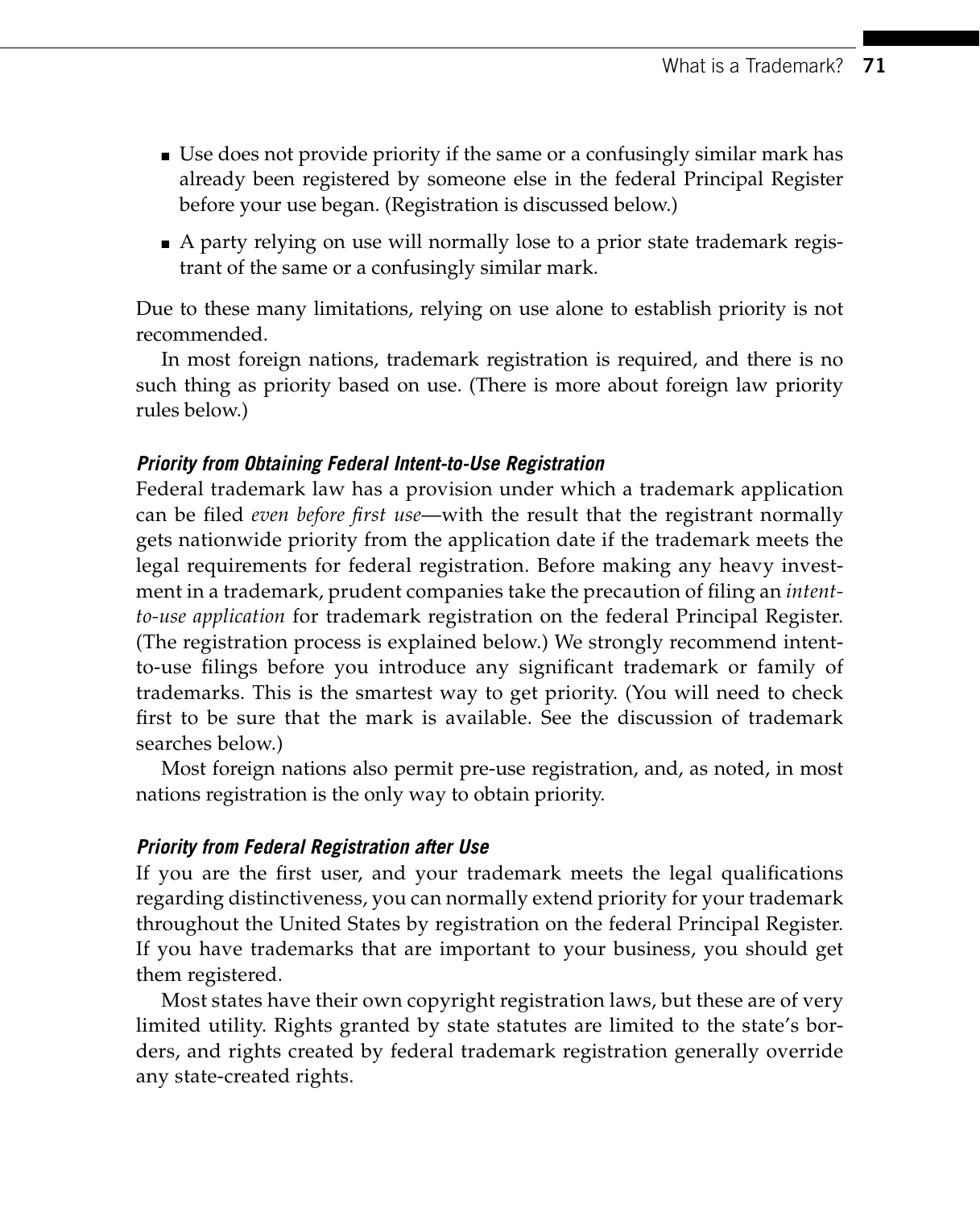# **NECESSITY OF A TRADEMARK SEARCH BEFORE ADOPTING NEW MARKS**

Before your company adopts a new trademark, or before you can conclude whether it has the right to use its existing trademark(s), you must find out whether anyone else is already using, or has already registered, a trademark that is the same or confusingly similar to the one(s) you want to use. Your company also needs to steer clear of famous marks. *It is your obligation to fi nd out whether a trademark that you wish to use is available.* It is not a defense when you get sued for trademark infringement that you did not know that you were infringing another owner's trademark.

There are thousands of computer products and hundreds of thousands of trademarks used in other products. How do you find out if the trademark you want to use is available? The answer is that you must do a *trademark search.* A trademark search is also the normal first step toward filing for federal registration.

If, as a result of the search, you find that a trademark you want to use is confusingly similar to an existing trademark in your business or trade channels, you may be blocked. Sometimes, you can get permission to use the mark from the holder of the pre-existing trademark, but often you will be forced to choose another mark. Your attorney can help you decide the best strategy.

# **Scope of the Trademark Search**

If you are going to sell your software or services nationwide, you need to conduct a trademark search that is nationwide in scope. You want to be sure that no one in the United States might stop you from using your chosen trademark. International searches are appropriate as well if international expansion is part of your plan.

# *Getting Searches Done*

We recommend having the searching done through legal counsel because it will likely give you a more reliable conclusion.

Comprehensive searches using trademark search services can be expensive, so trademark lawyers normally start with what is known as a "knock-out" search. A knock-out search is meant to quickly identify marks that are obviously unavailable. Typically a knock-out search consists of preliminary searching with the online trademark databases.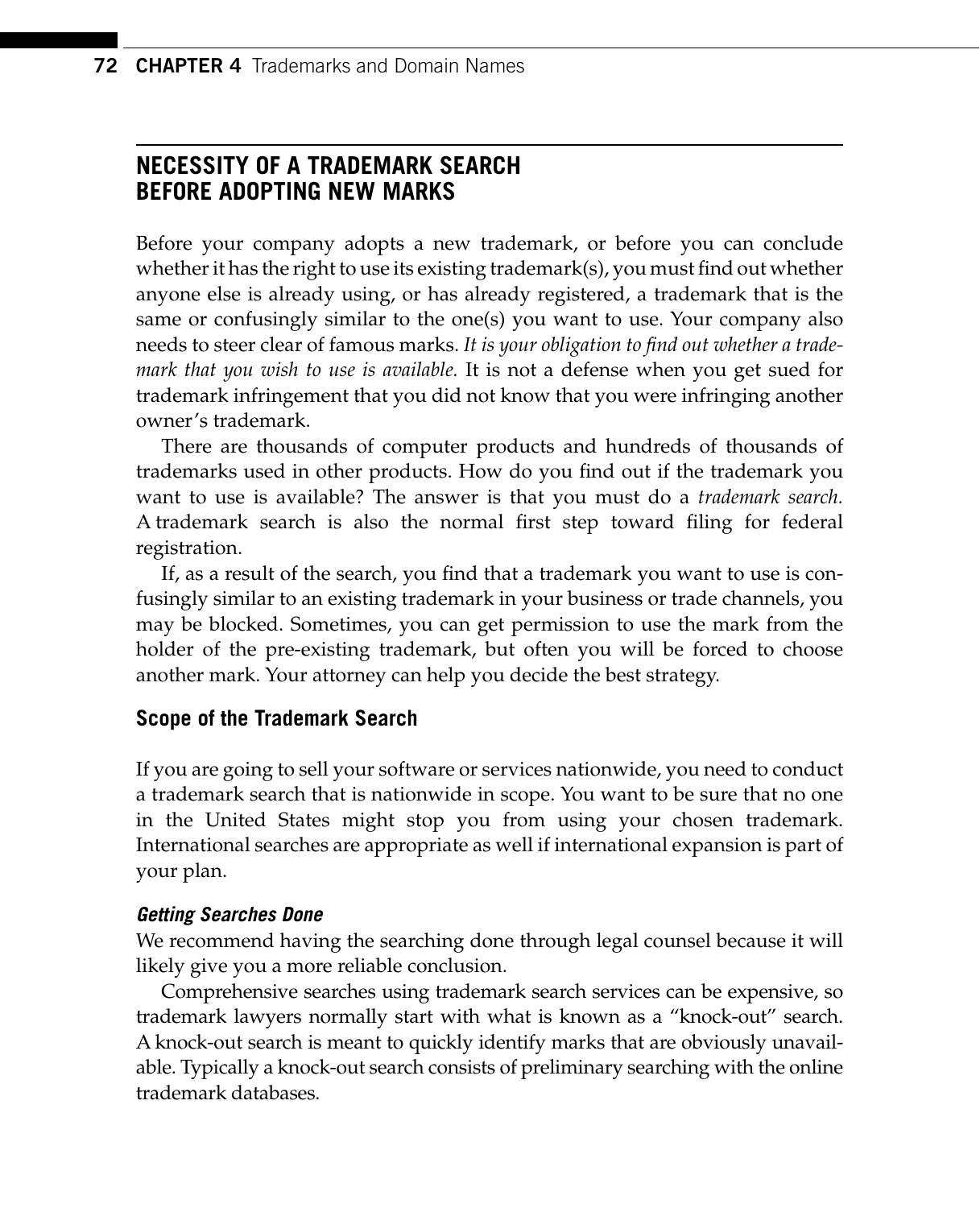If a proposed mark survives the knock-out test, we do more thorough searching based on a thorough written report from a search service. The cost of the search report (as of this writing) is about \$200 to \$500 per trademark depending on the scope of the search. To search a proposed symbol or design, as opposed to words, may be more expensive.

What will a search service do? It normally will search:

- Computerized database of federal trademark registrations and applications ■
- Computerized database of state trademark registrations and applications ■
- Various legal databases (to see whether trademarks have shown up in litigation)
- Domain names and Web searching
- Trade directories

The search service will use computerized tests for similarities in look, sound, impression, and use. A trademark lawyer will examine the search report and make a judgment as to whether or not the mark is likely to be available.

# **Limitations of a Trademark Search**

Even the best trademark search does not produce perfect information. It is possible that the search may miss current users of the name of a similar trademark. Some businesses use unregistered trademarks that may not appear on any of the sources normally searched. It is also possible that someone will register a name or introduce a product with the same or a similar name after the date of your search.

These imperfections mean that you could do all these searches, come to the conclusion that you have no trademark problems, introduce your product, and *still* get sued by a prior user. Nonetheless, the search is your best means of finding out what trademarks are in use. Most of the time, those who use the process and trademark counsel get the information they need to make the right choices for their companies.

One more note about searches: If your search shows that a similar trademark has been registered, it does not necessarily mean the trademark is in use. It is possible that the user went bankrupt or gave up on the product line that used the trademark. However, sometimes trademarks that are not currently used can be revived by their original owners. Your trademark lawyer can help you determine what is available.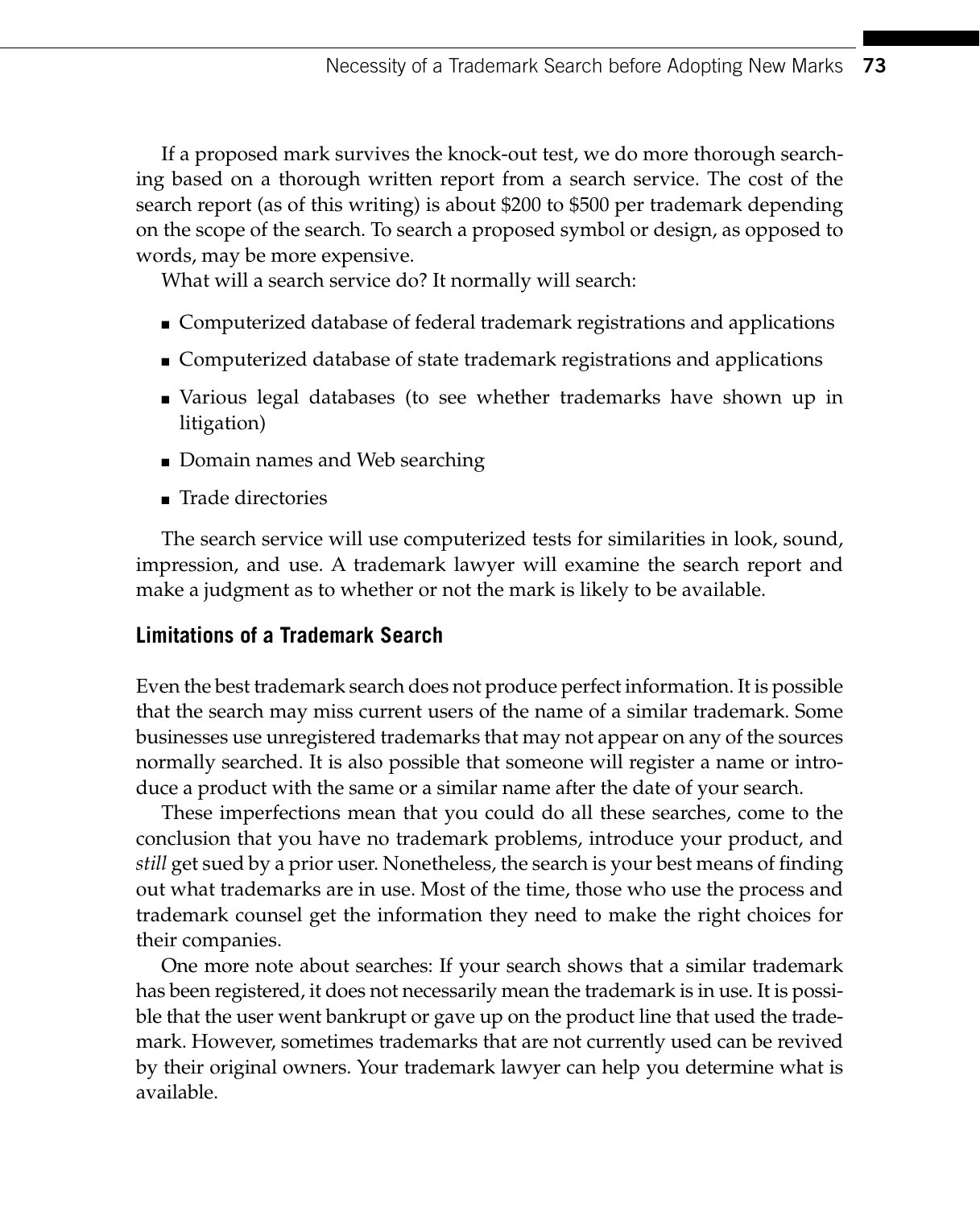Once the results of the search are in, they have to be evaluated. This is where the advice of competent trademark counsel is crucial. Trademark counsel can help you to interpret the results of the search and decide if the trademark is worth pursuing. Counsel can also craft an application for trademark registration so that it avoids objections and covers the business areas that are most important to your business.

# **Prescreening Potential New Trademarks**

Coming up with new trademarks for technology products and services is not easy. That is because there are now so many trademark and service marks already in use and registered. It is hard to find names that are original. When you are selecting a mark, you might want to do some trademark prescreening on your own before you submit a mark to your trademark lawyer. This is a way to avoid wasting time and money for reviews of marks that are already taken. It is not a substitute for having a thorough search and an analysis by a trademark attorney. (You may also need to secure corresponding domain names—this is a topic discussed below.)

If you do wish to do your own trademark screening, here is some guidance on how to proceed. A good starting point is the online trademark database provided by the United States Patent and Trademark Office (USPTO). The system is called the Trademark Electronic Search System or "TESS." You can find it at www.uspto .gov. TESS includes registered trademarks and applications. TESS is free, which certainly is a plus. However, TESS has a number of limitations. First, it includes only federal registered trademarks and applications and provides no access to other sources. Second, it provides only alphabetical searching; there is no provision for sound-alike searching.

Another tool that you can use is the Web. Putting your desired trademark into a search engine such as those offered by Google or Yahoo may lead to other users of trademarks. However, search engines also lack "sound alike" searching.

A more sophisticated tool for searching is Saegis, a trademark database search environment provided by Thomson & Thomson, which is a resource used by many law firms for searching. To use Saegis, you must sign up online to become a subscriber and pay for online use. The advantage of the Thomson & Thomson databases is that they include both state and federal registered trademarks, including pending applications and expired registrations. There are also additional resources to search for "common law" (unregistered) trademarks. The system includes a sound-alike searching function. In addition, Saegis also provides trademark databases for a number of foreign states, including Japan, Canada, and many European states.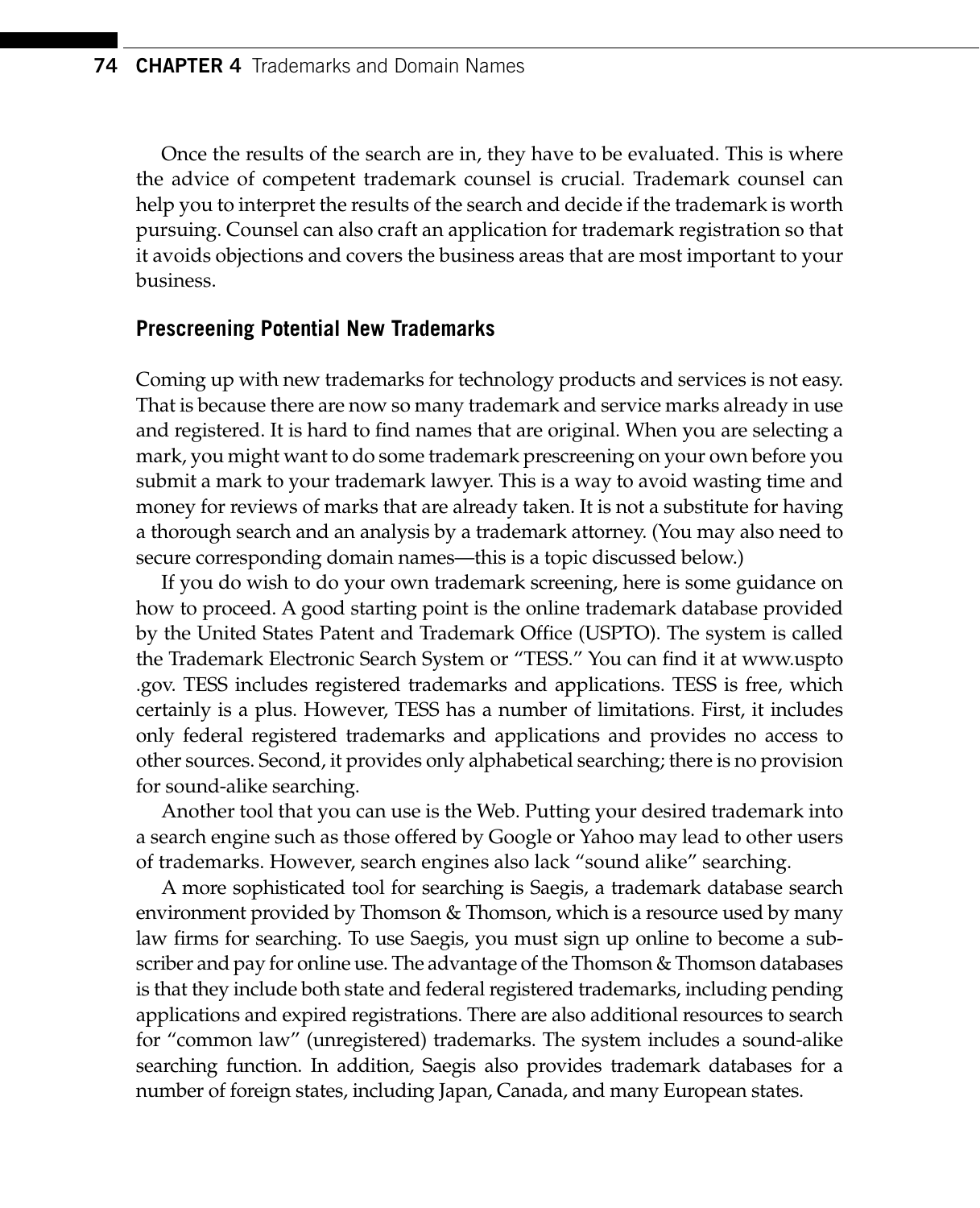There are two drawbacks to searching through Saegis. One is the cost; it is not cheap, especially for inexperienced users that may spend time learning the system. Athorough search done right may well cost several hundred dollars per mark. The second drawback is that lack of experience may lead you to do an incomplete or inaccurate search. You can find more information at www.thomson-thomson.com.

# **The Advantage of Federal Registration**

Whenever a trademark is important to your business, you should register it with the federal Patent and Trademark Office (USPTO) on what is called the Principal Register.

Why register? Because, as noted, federal registration extends the geographic scope of your trademark, and registration makes your trademark easier to enforce in a variety of ways. Registration makes your trademark a more potent weapon.

# **Federal Trademark Registration System**

Under the federal trademark system, the USPTO maintains two lists of trademarks and service trademarks: the Principal Register and the Supplemental Register. Greater rights are granted by registration on the Principal Register, which is designed to protect *distinctive* trademarks. The Supplemental Register, which allows registration of trademarks that are not distinctive, grants significant, but more limited benefits.

# *Principal Register*

Generally speaking, the USPTO will put a trademark on the Principal Register if the trademark meets the following conditions:

- The trademark is distinctive: that is, it is arbitrary or suggestive, or if descriptive has demonstrable secondary meaning.
- The Trademark is not primarily geographic.
- The Trademark has not become generic.
- There is no significant likelihood of confusion with a trademark already registered.

If your trademark is enrolled on the Principal Register, you have the following very significant benefits: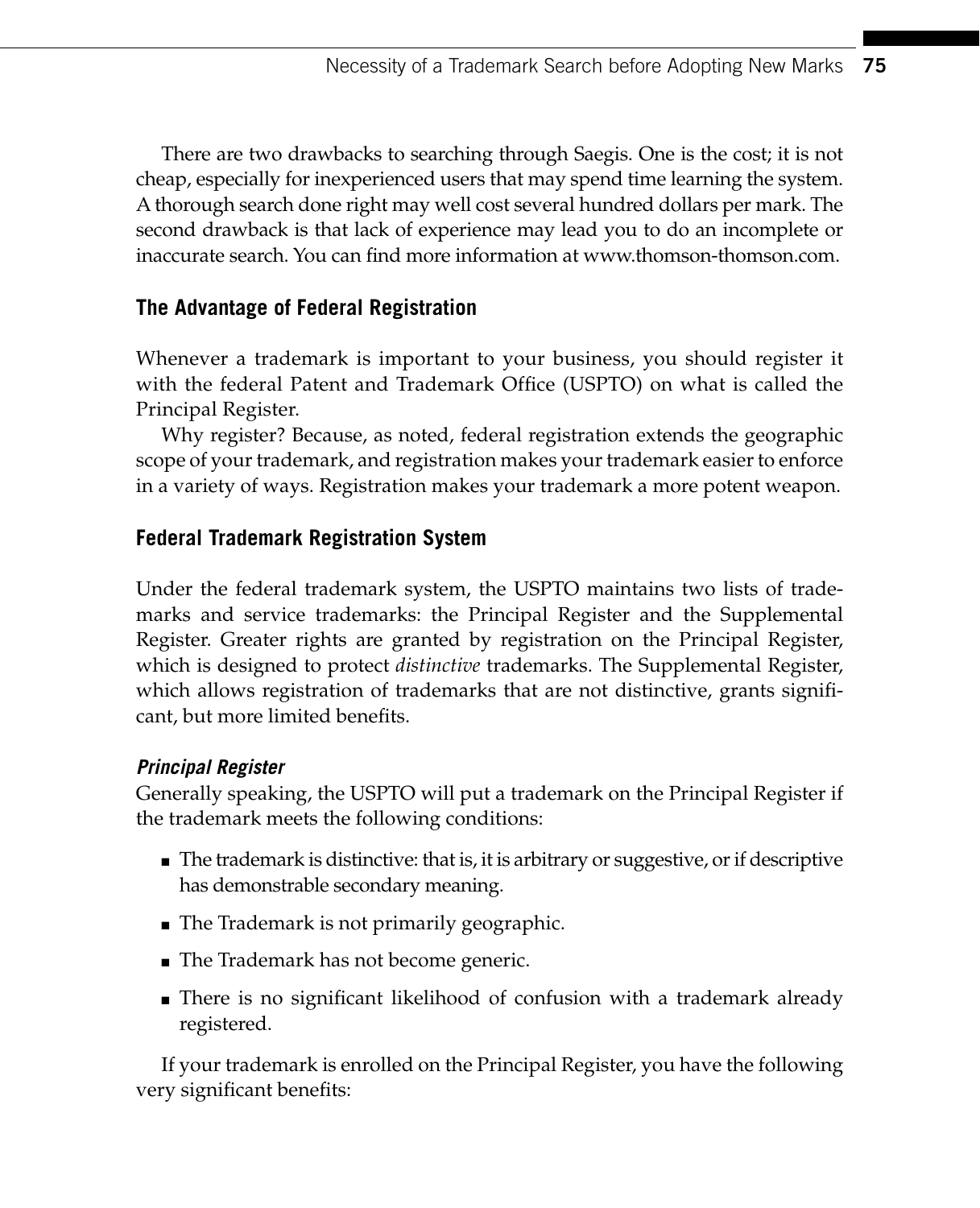- You can bring a federal infringement action in any federal court.
- Nationwide use of the trademark is presumed to have occurred from the application date. (You can prove earlier use as well.) If this date precedes all other users, this date will usually establish a right of priority to the trademark.
- $\blacksquare$  Every user of the same or a similar trademark is presumed to have notice of the trademark (and therefore cannot claim to be an innocent infringer) from the registration date, that is, the date the trademark registration certificate is issued.
- In any lawsuit, during the five years after registration, there is a presumption that your use of the trademark is valid, that the trademark is your property, and that your right to use it is exclusive. During the five years after the registration, a prior user can still challenge your right to priority—but registration forces the other party to present affirmative proof that you do not have priority.
- $\blacksquare$  After five years of continuous use after registration (and the filing of an affidavit at the USPTO affirming this use), the right to use the trademark becomes, with certain limited exceptions, incontestable. This means that even if a prior user then appears, in most cases it can do nothing to deprive your company of the right to use the trademark.
- You may use the ® symbol with your trademark. ■

# *Supplemental Register*

The USPTO also maintains a list of trademarks and service marks known as the Supplemental Register. The Supplemental Register was originally begun to allow nondistinctive trademarks to gain federal registration, which in turn helped owners get protection in foreign countries. Even if the USPTO rejects your trademark for the Principal Register, the trademark may qualify for the Supplemental Register. The benefits from such registration, while significant, are much more limited.

Generally the trademarks registered on the Supplemental Register are weak trademarks: descriptive, surname, or geographic trademarks without proven secondary meaning. The USPTO will approve an application for registration on the Supplemental Register if the USPTO decides that the trademark meets these criteria: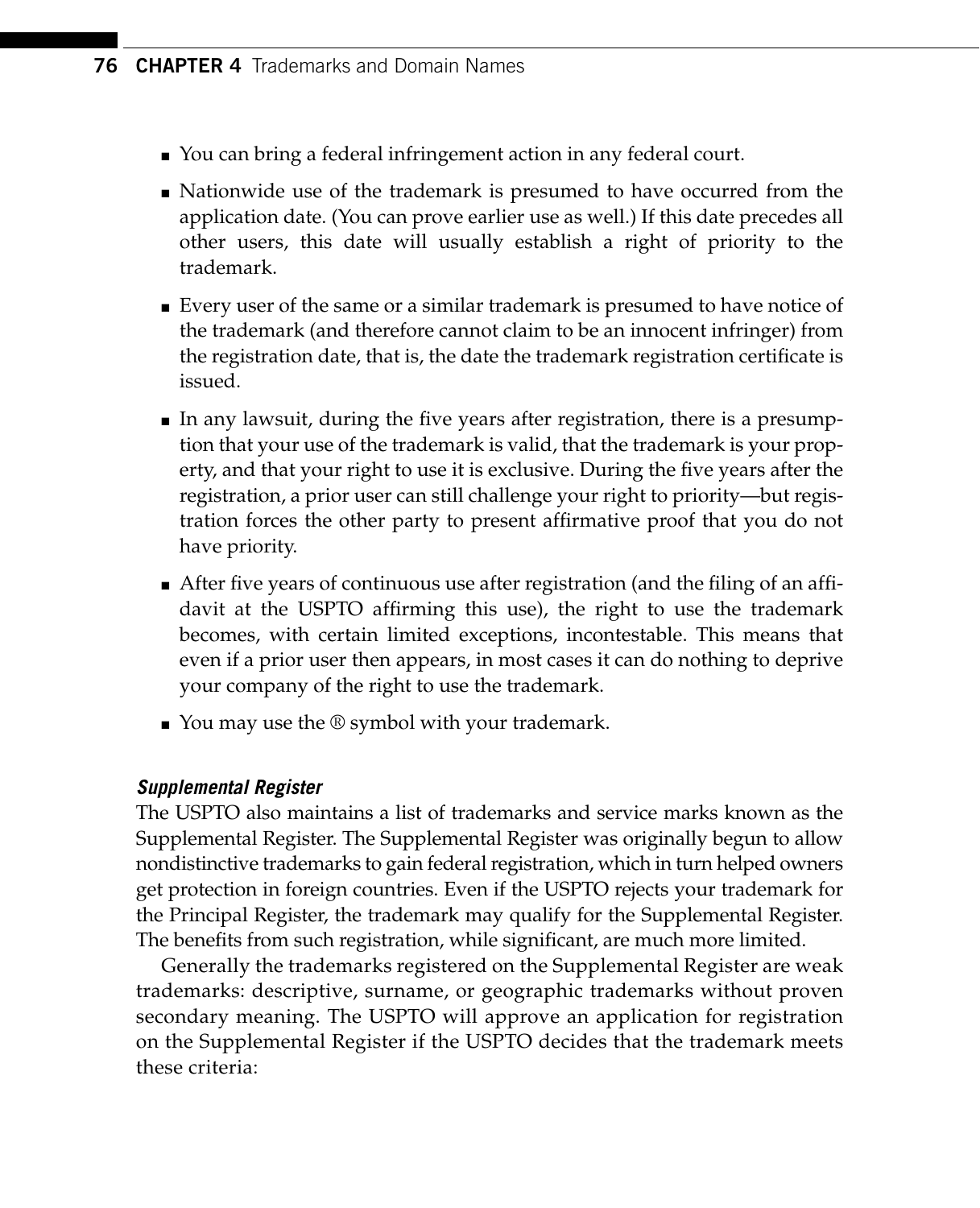- The Trademark is not a generic term.
- $\blacksquare$  The Trademark is not already registered in the federal system for your field of use by someone else.

If your trademark is on the Supplemental Register, you have the following rights:

- You can bring a federal infringement action in any federal court.
- $\blacksquare$  You can file a later application for registration on the Principal Register, if, for example, you can prove secondary meaning at that later time.
- You can use the ® symbol with your trademark. ■

# *Trademark Classes*

To make trademarks searchable, the patent office has developed a trademark classification system. (There is also a similar international trademark classification system.) Trademarks are divided into classes based on business type. Each application to register a mark has to specify the applicable class. Marks can be (and often are) registered in more than one class, but there is only one class per application. US trademark classes that are likely to be relevant to digital technology businesses are:

- Class 9 (Electrical and Scientific Apparatus)—includes computer and computer software.
- Class 35 (Advertising and Business)—includes Web shopping services and Web-based advertising services.
- Class 38 (Telecommunications)—includes traditional telecom and Internetbased communications.
- Class 42 (Computer, Scientific & Legal)—includes technical services such as software and Web development and programming.

# *Word Trademarks and Logo Trademarks*

It is good practice to register both the word and logo forms of trademarks by means of separate applications. Intel, for example, has registrations on both "Intel Inside" as a word trademark and the familiar "Intel Inside" logo. Logos cover just the particular logo itself. If you have used the same text in a new logo, the old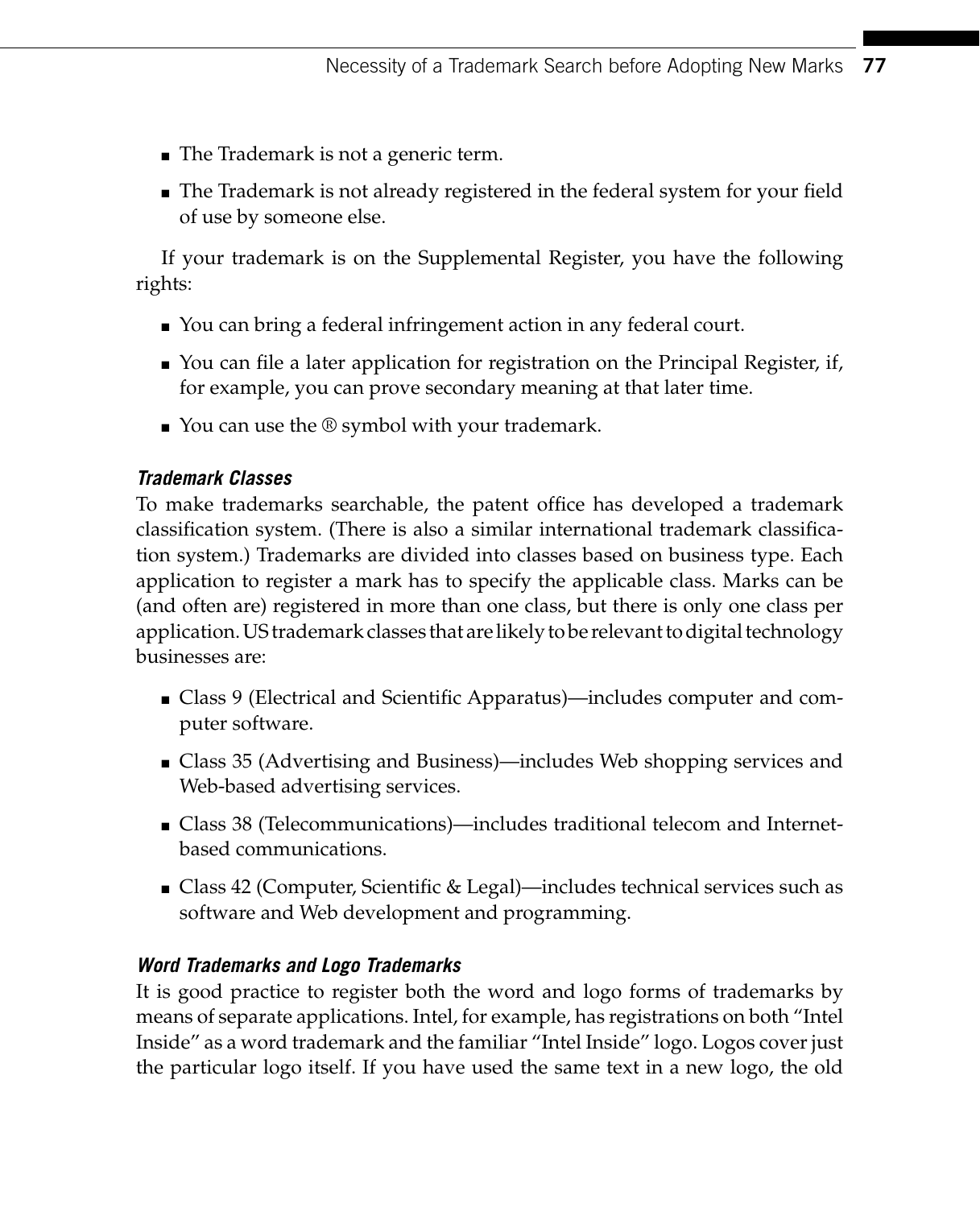registration would not cover it, and you would have to file a new application. The word trademark registration covers the words themselves, and therefore is broader. However, the word trademark registration would not cover a competitor's logo that looked very much like yours, but used different words.

If you have a descriptive trademark, it may not be possible to get the word trademark on the Principal Register; however, it may be easier to register the logo version on the Principal Register, because the logo design will supply distinctiveness.

### *Trademark Record Keeping in Support of Registration*

Because the time and manner of your usage of a trademark may be a crucial factor in determining priority, and may sometimes become an issue in litigation (or important in registering a trademark), you should, as a matter of routine practice, keep complete sales and shipment documentation for any new product. Especially important is your documentation of the first use of the trademark for bona fide commercial transactions and, in addition, the first use of the trademark in interstate or US foreign commerce.

It is also important to keep records of the promotional use of each trademark, such as samples, advertisements, and direct mail materials, and copies of paid invoices for your promotion and advertising. These materials can help establish secondary meaning.

# **TRADEMARK REGISTRATION PROCESS**

The registration process begins with an application filed by an attorney that concentrated in trademark matters. (You normally would have a trademark search done before you decide whether to file an application, although this is not a legal requirement.) An examiner at the USPTO reviews the application, examining the trademark's distinctiveness, searching for other similar trademarks, and scrutinizing evidence of secondary meaning if that is submitted.

You may recall that in our discussion of software copyrights, we said that virtually every program and digital work is copyrightable and that you can easily copyright your own software or other digital product yourself. The trademark system is different; the USPTO rejects or requires changes in a considerable proportion of the trademark applications that it receives. Many trademarks do not qualify for registration because they are not distinctive enough, and many are disallowed on the basis of other confusingly similar, previously registered trademarks or for other reasons. The registration process can slow down if the examiner at the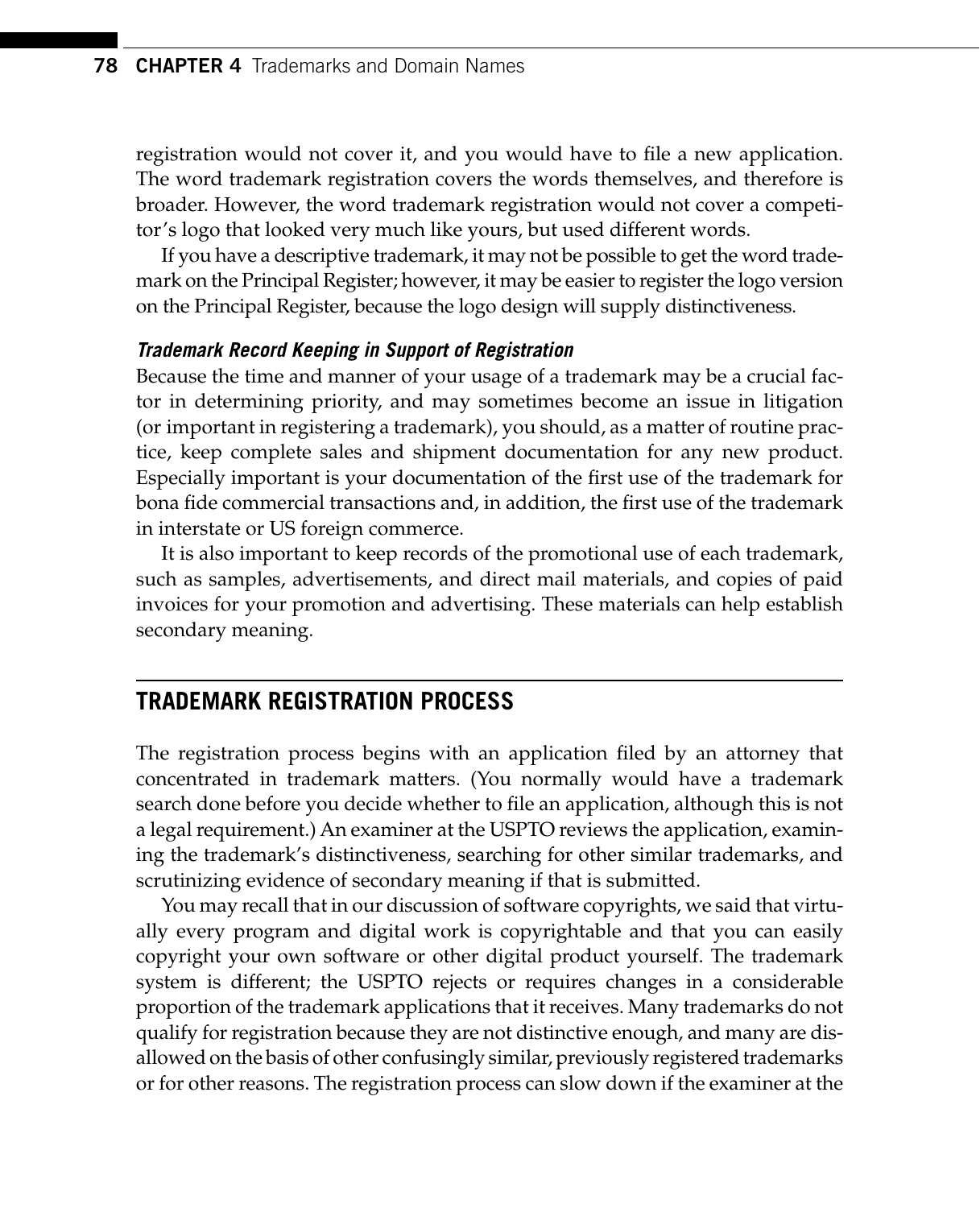USPTO raises questions about the application, as they frequently do. Sometimes your attorney can overcome the USPTO's objections to registration, and sometimes not. In some cases the description of the trademark use is narrowed in the process.

If the examiner determines that the trademark passes muster, it is then published in the *Official Gazette*, a government publication. With luck, after publication, no one will file an opposition to the registration. Then the USPTO will issue you a Certificate of Registration. As of this writing, the time from the filing of the application to the issuance of a certificate, absent any opposition, is approximately 15 months.

If you are not so lucky, someone will file an objection to the registration. The USPTO will then conduct proceedings over a period of months to resolve the objection. Your trademark counsel will represent you in this process. If there is a conflict over the right to use the trademark between two companies that want to register it, the company that used the trademark first usually prevails. Appeals to the federal court system seeking review of USPTO decisions are also possible and will drive the legal costs higher still. If all objections are rejected, the USPTO will register the trademark.

# **Keeping Your Federal Registration In Effect**

Once you have registered a trademark, if you want to keep your registration in effect, you must continue to use the trademark. Nonuse for two years often is presumed to be abandonment of a trademark.

In addition, to keep your trademark registered, you *must* submit an Affidavit of Use during the sixth year after registration to certify that the trademark is still in use. In addition, your trademark gets incontestable status only if you also submit an Affidavit of Continuous Use during the same sixth year to certify that use since registration has been continuous. Normally both these requirements are met by filing a single form known as a Sections 8 and 15 of Affidavit. In addition, you *must* renew the registration during the *tenth* year and *every tenth year* after that. These are all documents that your trademark lawyer can prepare for your company. Failure to file can constitute an abandonment of the mark.

Timely compliance with these requirements is essential. (Trademark lawyers have database systems in which they track required filing and renewal dates, but it is a good idea to keep track yourself of key renewal dates.) All of these forms are available online and can be filed through the Trademark Electronic Application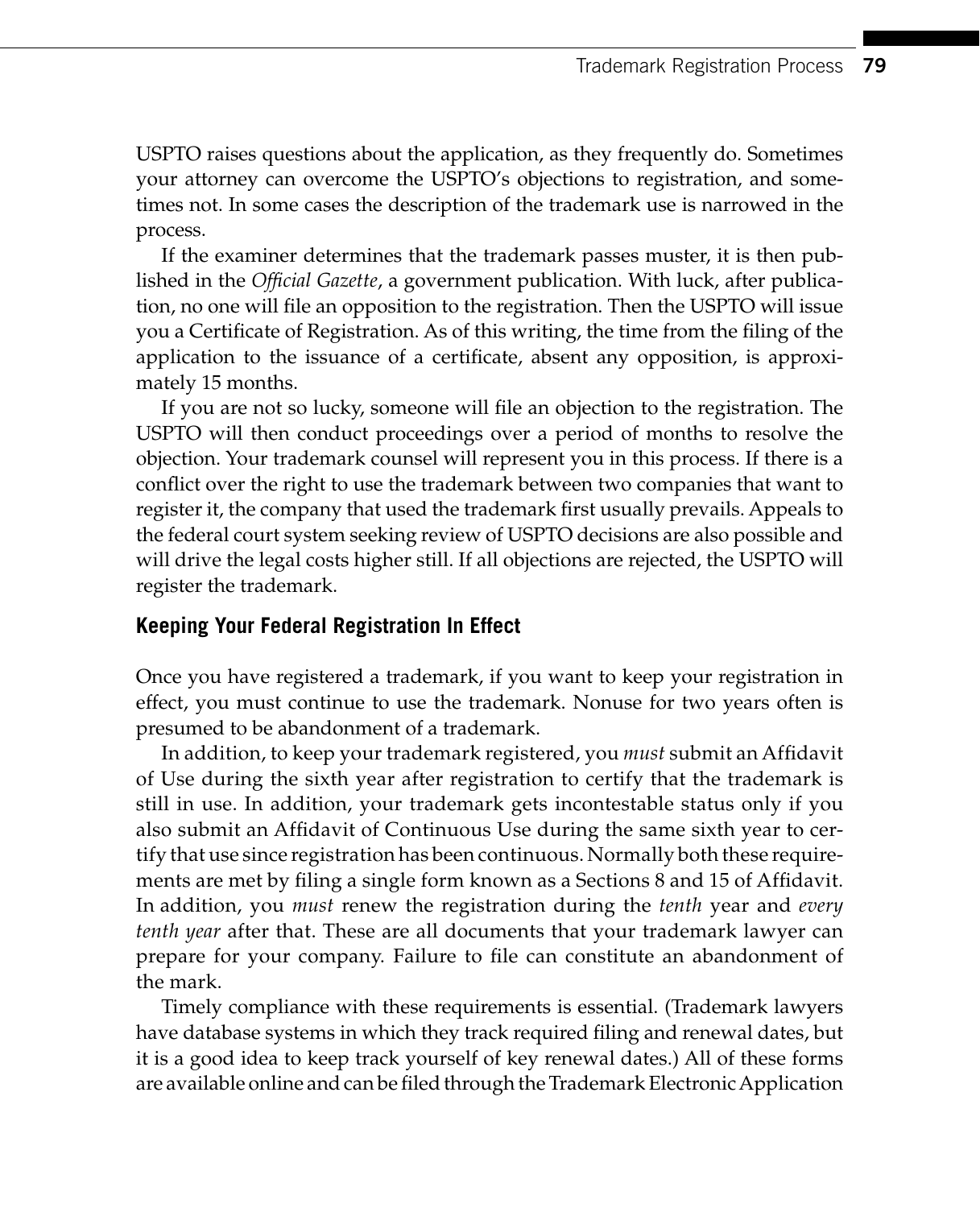System (TEAS). If your company complies with these requirements, trademarks may be kept registered indefinitely—some US registrations have been in effect for more than 100 years.

# **DO-IT-YOURSELF REGISTRATION OF US TRADEMARKS**

Some people simply cannot afford the cost of trademark counsel's advice. It is also true that the USPTO lets businesses register their own trademarks. Our advice, however, is that you use an attorney for trademark matters. As you can see in this chapter, federal trademark law is full of distinctions and rules. There are possible errors and traps that can prevent federal registration, limit the scope of protection, or even make the registration invalid later on.

We therefore suggest that you consult a capable trademark lawyer to submit your trademark application and to advise you on trademark issues. Having a lawyer bring the trademark through the federal registration process normally costs about \$2,000 to \$3,000, assuming that the process does not run into complications. (The registration process and its possible complications are discussed in the following section.)

However, for those that do want to do their own registration, here are some tips on going forward.

The place to start is the USPTO's Web site at www.uspto.gov, which has a wealth of information about trademarks. On the site, TEAS allows you to fill out a form and check it for completeness over the Internet. Using TEAS you can then submit the form directly to the USPTO via the Internet. There is useful information about the TEAS system at: www.uspto.gov/teas/index.html. There are also instructions on the online form.

Here are a few things to keep in mind:

- You may only register one trademark in one class per application.
- Application gives you an option of filing based on use or intent to use. You can only choose one of these two options.
- If you check the box for an application based on use, the application requires you to give a date for first use of the trademark in commerce that the US Congress may regulate, also referred to as the "use in commerce" date. Generally speaking, Congress regulates transactions between states of the United States, between the United States and foreign countries, or involving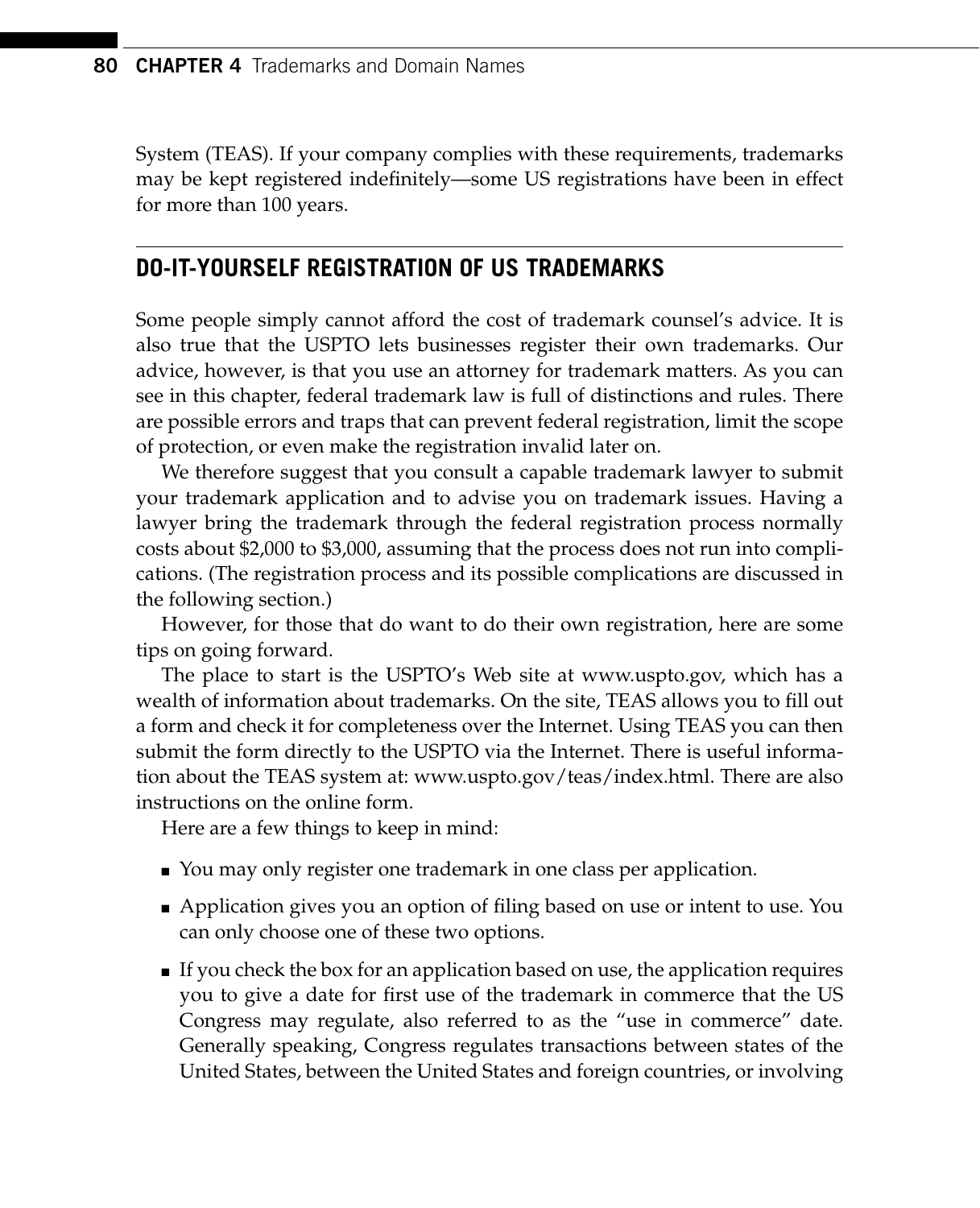a territory of the United States. Therefore the form is asking for the date of first use that fits one of these categories. The form also asks for the date of first use anywhere. This date will differ from the in commerce date only if there were earlier transactions that were entirely within a single state or solely in a foreign state. For product trademarks, transactions count to establish the date of first use only if the trademark was in fact *on* the goods involved or, for services, if the use was in connection with your services. Transactions must be for genuine commercial dealings.

■ In specifying dates of use, be as accurate as possible. Check whatever records you have. If you are not absolutely sure of the exact dates of first use and first use in commerce, use phrases such as "no later than." Misrepresentations about the dates of use, even if inadvertent, may render the registration invalid later on.

If you file an intent-to-use application, you will have to file a later Allegation of Use to show that you are actually using the trademark within stated time frames. The Allegation of Use is due within six months after the mailing date stamped on the Notice of Allowance, which is USPTO's notice that it has approved your trademark registration application. The date for filing the Allegation of Use can be extended, by filing the appropriate form, for up to 36 months.

# **ESSENTIAL ACTIONS TO PROTECT YOUR TRADEMARKS**

Whether you have registered your trademark or not, there are certain essential steps that you should take to protect it.

# **Trademark Notices**

Whenever you use your trademark (registered or not), you should use a trademark notice. The notice should appear together with the trademark on every product, package, user manual, label, advertisement, and brochure for the product. The notice serves two functions. First, it puts all would-be trademark infringers on notice that you claim trademark protection. Second, it helps fend off claims that your trademark has become generic. In some cases, failure to use a notice will impair your ability to sue for trademark infringement.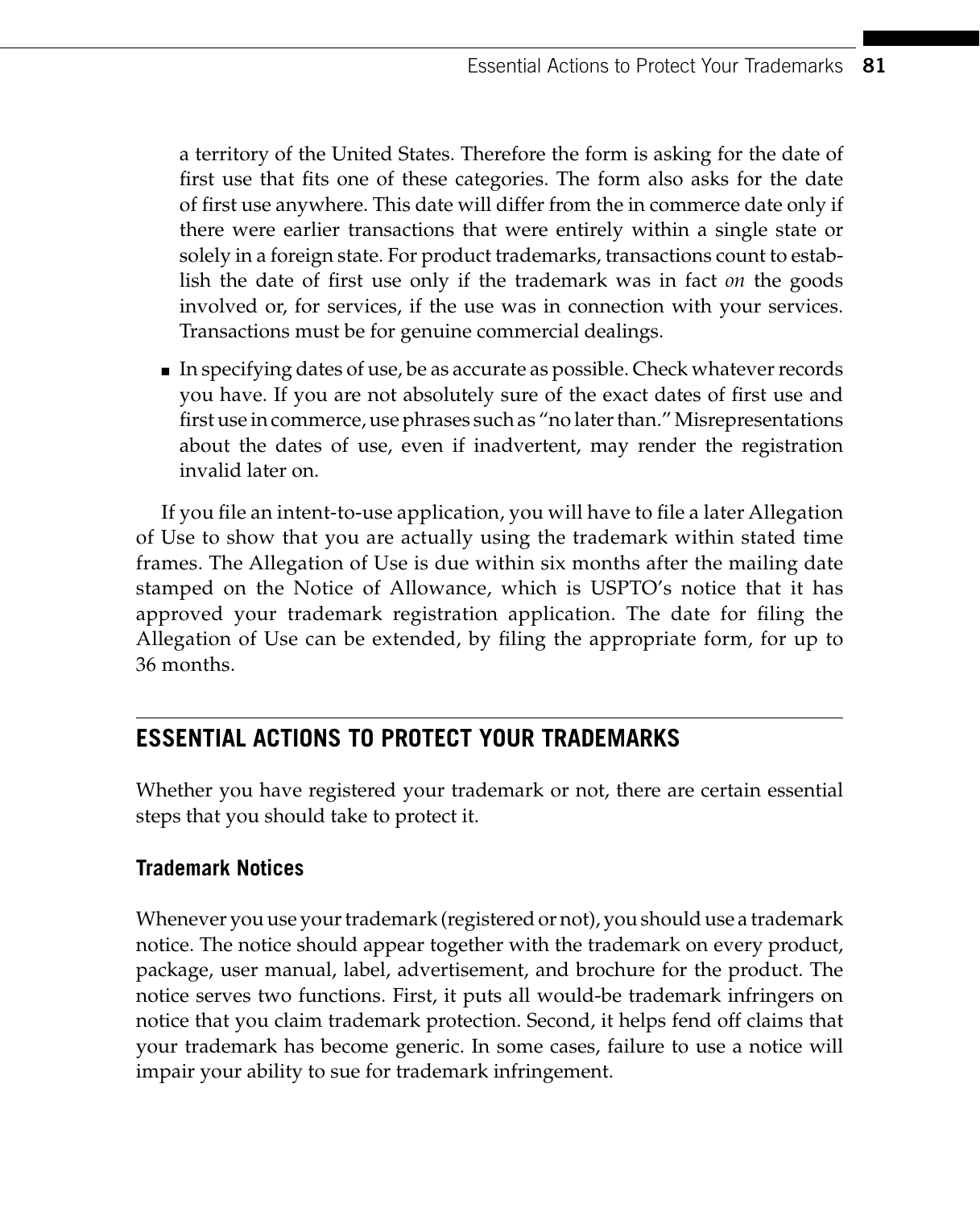# *Notice for a Federally Registered Trademark*

If your trademark is registered on either the Principal Register or the Supplemental Register, it is *very important* to give notice of federal registration. In some cases, you may not be able to get monetary damages in a lawsuit for infringement unless there is such a trademark notice on your goods and on advertisements and promotional materials. To give notice of federal registration, the "®" symbol is used, like this: Adobe ® or IBM®.

If you want, instead of the "®" symbol, you can use your trademark with the words: "Registered in U.S. Patent and Trademark Office" or "Reg. U.S. Pat & Tm. Off." (You must use *exactly* these words.) Most companies just use the symbol.

# *Notice for a Trademark That Is Not Federally Registered*

If you have an unregistered trademark (including one for which there is a pending application for registration), it is still vitally important to give notice of your trademark. For an unregistered trademark, you should use the "TM" symbol. For an unregistered service mark, use either the "SM" or the "TM" symbol. These symbols are used like this: Works™. It is illegal to use the ® symbol in the United States if you do not have federal registration.

# **Vigilant Defense of Your Trademark to Prevent Dilution**

To protect your trademarks, a certain degree of vigilance is required. The protection given to a trademark will be narrowed if you allow other companies to use the same or confusingly similar trademarks. It is good practice to send cease-and-desist letters to infringers and to bring suit where necessary to stop blatant infringement. Most companies learn of infringement by chance, but you can (and should) make arrangements (for a fee) to have a trademark search company monitor all federal and state trademark filings as well as domain name registrations and notify you when a similar name appears in an application. In addition, some companies do a periodic sweep of the Web for infringing trademarks. Your attorney can obtain these watch service subscriptions for you.

It is also a good idea to insist that when another company uses your trademark in an advertisement that refers to your products that the company acknowledges your ownership of the trademark. (This is the reason that advertisements often, in fine print, include a listing of the owners of each trademark referred to, or sometimes statements such as "Company, product, and service names are trademarks or service marks of other companies.")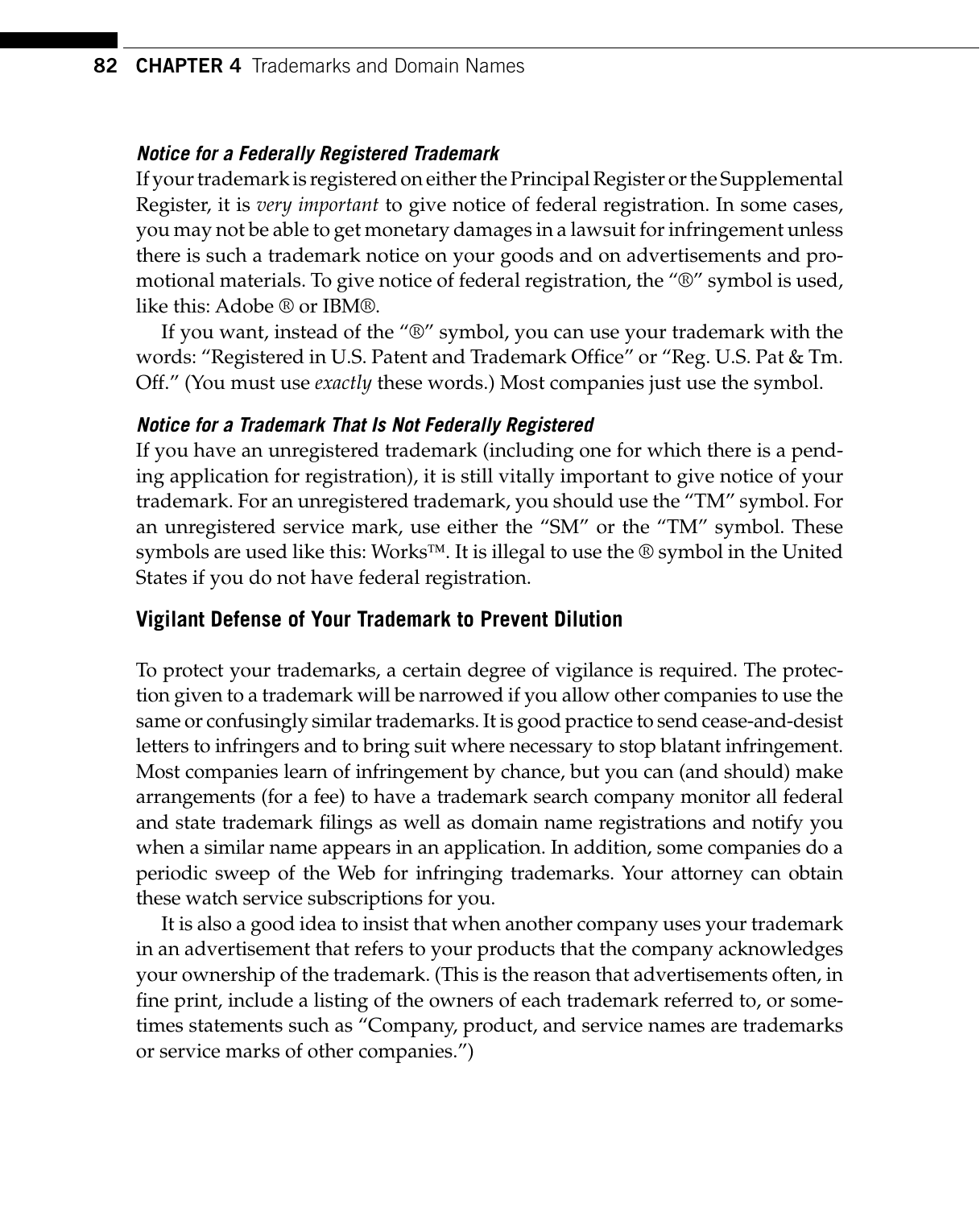If someone mentions your trademark in an advertisement without such an acknowledgment, and if it appears that there is a likelihood of confusion about the source of the goods or about whether your company has endorsed the advertised product, it would be a good idea to write to the advertiser and ask that it cease and desist from improper trading on your company's reputation.

# **Legal Protection of Famous Trademarks**

There is another form of protection for trademarks, *beyond* the protection against infringement. This form of protection is called "anti-dilution" and it generally applies only to "famous" trademarks. The basic idea is that famous marks may be harmed or "diluted" by goods that are not confusingly similar, but that "tarnish" or "blur" the famous trademark. Federal law generally allows the holder of a famous trademark to enjoin use of the diluting trademark. There are also state laws that protect against dilution of famous marks.

Here is an example of tarnishing a famous trademark. Hasbro Inc. is a toy company that publishes the child's game Candyland. In 1996, a company known as Internet Entertainment Group, Ltd. (IEG) began to use the trademark Candyland and the domain name "candyland.com" for a sexually explicit Web site. When Hasbro sued IEG, Hasbro was not claiming that the consumers were confused about the source of the soft porn Web site. Rather, Hasbro's claim was that the use of the brand "Candyland" for selling sex was "tarnishing" Hasbro's own Candyland trademark. IEG lost the case, and the court ordered IEG to cease use of the "Candyland" trademark and to turn over the candyland.com domain to Hasbro.

"Blurring" is a similar dilution theory. Blurring typically refers to the "whittling away" of distinctiveness of a famous trademark. It would be blurring, for example, for you to use the brand Google as a brand name for a line of books, even if Google is not in the book publishing market.

How do the courts decide if a trademark is "famous?" To some extent it is common sense and common knowledge. Relevant factors include:

- Duration and extent of use of the trademark
- Duration and extent of advertising and publicity of the trademark
- Geographical extent of the trading area in which the trademark is used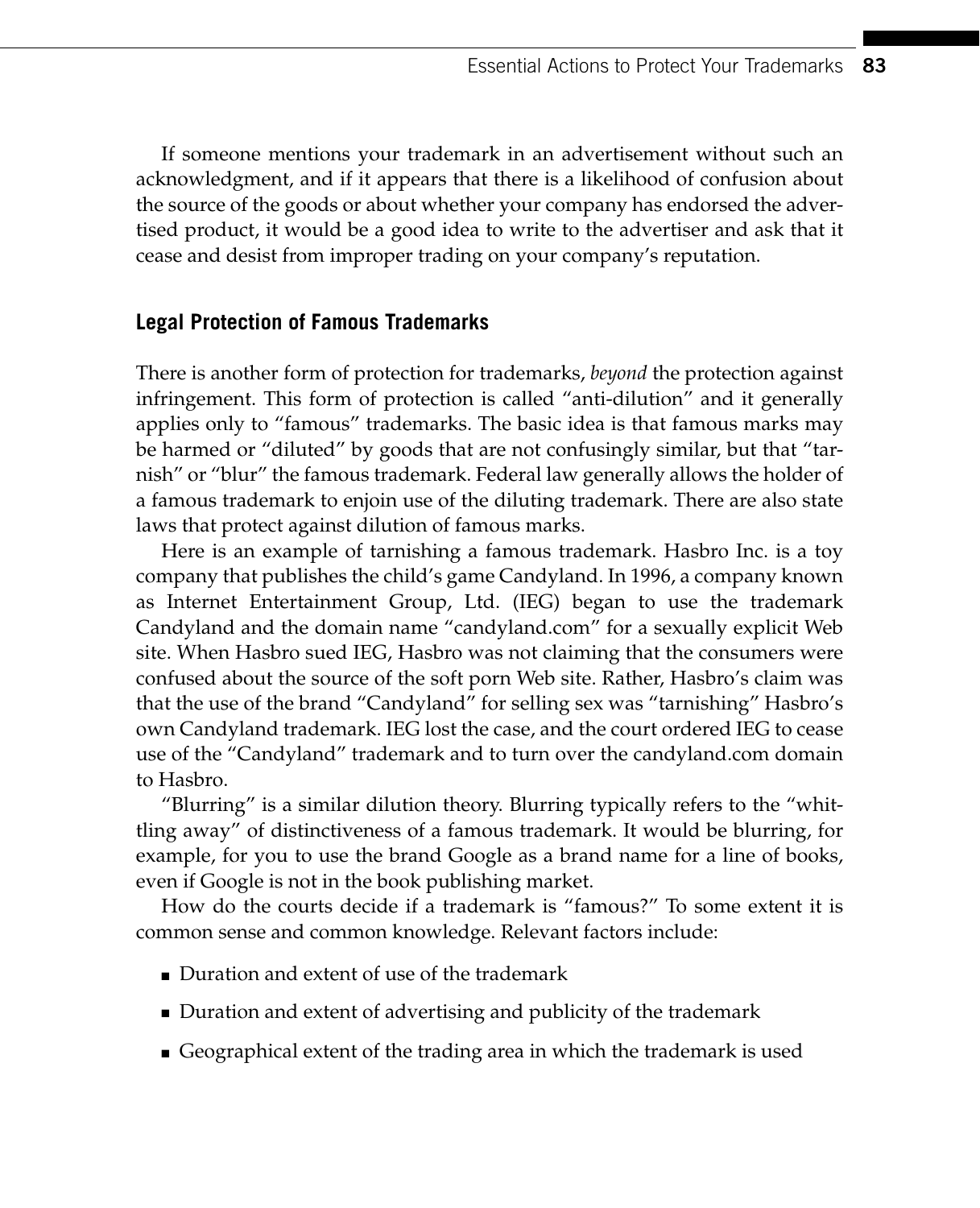- Degree of recognition of the trademark in the channels of trade used by the marks' owner and the person against whom the enforcement is sought
- Whether the trademark was registered and if so, for how long

# **TAKING TRADEMARKS GLOBAL**

Your approach to obtaining international trademark registration should have the same goals as for US trademarks: you want to keep other companies from using your marks in your markets, and you want to avoid being sued for infringing others' marks. In the Internet age, brands "go global" faster than ever before. (See discussion of trademarks and the Internet below.) Law firms that do trademark work, as we do, have correspondent counsel in other countries around the world that assist in trademark matters.

First a few fundamental facts about trademarks around the world:

- If you have trademark registration in the United States only, those registrations provide no trademark protection in any other country.
- In most countries trademark rights are based on a "first-to-file" principle. This is different from the United States, where you can get some (albeit sometimes limited) trademark rights just from use. In most nations, if your trademark is not registered, you right to use your brand is at risk. Your company must register its trademarks abroad as part of an international expansion strategy. It is absolutely essential.
- Many foreign jurisdictions permit broader trademark descriptions in trademark filings for software products and services than would be permitted by the USPTO. A company might register its trademark in the EU for "software"—and thereby get a trademark that covers all kinds of software from games to operating systems. That would never fly in the United States. The USPTO allows trademarks to be registered only for a particular type of software. The broad trademark filings allowed in many foreign jurisdictions increase the risk that your trademark may be blocked abroad. It makes it even more important to get your trademark applications on file in foreign jurisdictions as early as possible.
- There is an international registration system that covers many countries under the Madrid Protocol (discussed below). And there is a EU-wide trademark system known as the Community Trademark (also discussed below).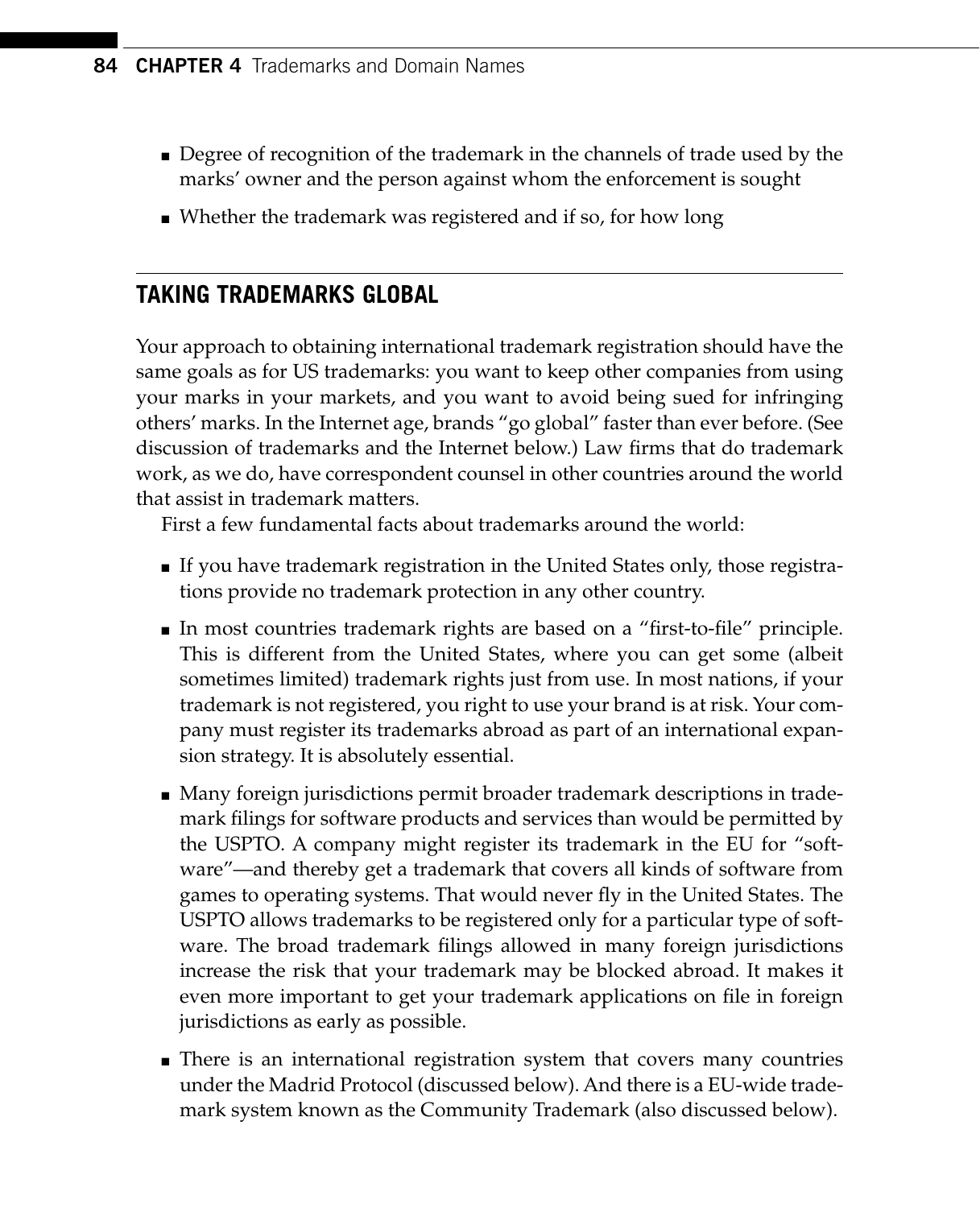- Some words and symbols that are acceptable in American English may sound odd, funny, improper, or offensive in other languages. A famous example is the Chevy Nova automobile, which became a joke in Spanishspeaking countries because "No va" means "It doesn't go." You need to check out trademarks with native speakers in each jurisdiction.
- $\blacksquare$  In countries that use symbols other than roman letters, you may want to register both English and local language versions of word trademarks. For example, in China, the Microsoft house mark is both "Microsoft" and these two Chinese words: 微软, pronounced "Wei Ruan." The first character means "small and delicate" (suggesting "micro") and the second means "soft."

# **Paris Convention and Trademarks**

As a general rule, the priority date for a trademark in most nations is the date of filing for of the trademark registration. However, you can often obtain the benefit of your earlier first filing date in another nation under the Paris Convention. (This is the short name for "The Paris Convention for the Protection of Industrial Property of 1883.") The rule is that you can use your first Paris Convention nation trademark priority date in other Paris Convention nations as long as you file in the other nations *within six months* of your original filing date. This means, for example, you can use your US filing date as your priority date in Japan as long as you file your Japanese application within six months of your US trademark application filing date.

Most counties in the world are members of the Paris Convention. (An important exception is Taiwan.) The European CTM system discussed below also recognizes Paris Convention priority.

# **Madrid Protocol**

The Madrid Protocol is the name of a unified international process for registering trademarks. As of this writing, about 80 countries around the world, including the US and the EU, have accepted it.

Here is how it works:

- The Madrid Protocol system is administered by the World Intellectual Property Organization (WIPO), a UN agency headquartered in Geneva, Switzerland.
- The process starts with an existing trademark application or registration (known as the "basic application" or "basic registration"). For a US company, citizen, or resident, this would be the USPTO application or registration.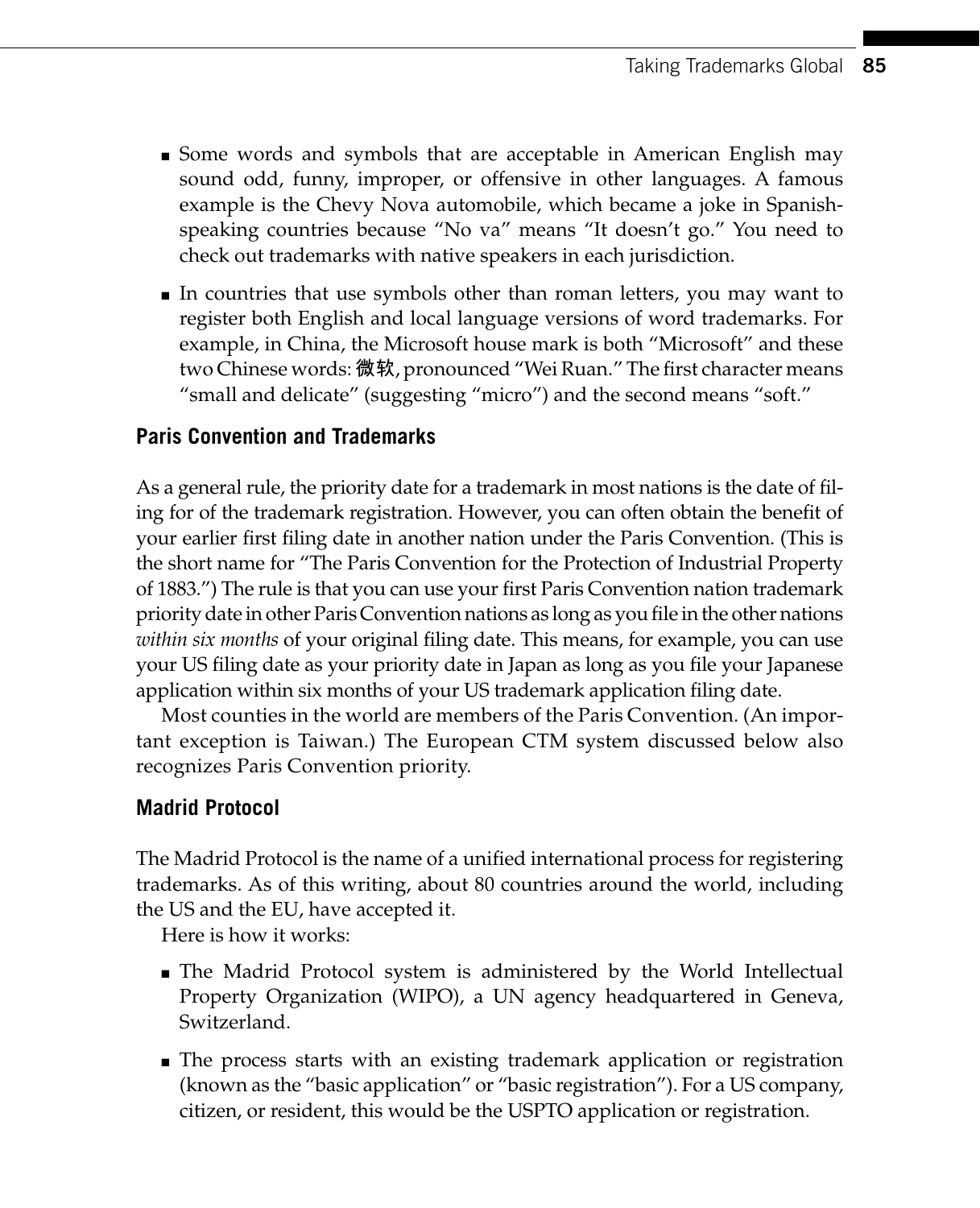- Under the Madrid Protocol system, a US-based company, citizen, or resident can extend the base application or registration internationally by means of the USPTO. The Madrid Protocol system requires that the trademark owner "designate" on the Madrid Protocol application each nation that it wants the application to cover. Thus, the system allows use of a single application (which can be in English) to reach many other nations.
- $\blacksquare$  The application is first accepted or rejected by WIPO. If it is accepted by WIPO, then any designated jurisdiction may still reject the application for any reason that it would reject a normal national registration, such as undue descriptiveness or because of conflict with a prior registered mark.
- Wherever the application is rejected in a particular nation, the trademark owner can appeal to the nation's trademark registration authorities. This will normally require getting local counsel or a local trademark agent.
- If the Madrid registration is not rejected by a nation's trademark registration authorities in the time allowed (usually within a year), it will become effective in that nation.
- The Madrid Protocol system also allows trademark holders to take advantage of Paris Convention priority date rules.
- The Madrid Protocol system can be used to apply for CTM registration in the EU (discussed below).
- An international registration under the Madrid system lasts for 10 years from the date of registration and may be renewed for additional 10-year periods by paying a renewal fee at WIPO.

Sometimes registration under the Madrid System is called an "international trademark," but it would be more accurate to call it a multinational trademark filing system. The holder of an effective Madrid Protocol registration gets the same rights as would apply for registration in the member jurisdiction. Say, for example, if you wanted trademark protection in Australia, you could apply at the USPTO under the Madrid Protocol and then designate Australia. If your application was accepted by WIPO and not rejected by Australia, you would have a registration that was equivalent in rights to any trademark that was registered in Australia.

The Madrid Protocol system is not for every trademark and every company. The Madrid Protocol system is quite technical, so it is important that the filings be done correctly. You should discuss with your trademark attorney whether the Madrid Protocol is right for your business and your trademarks.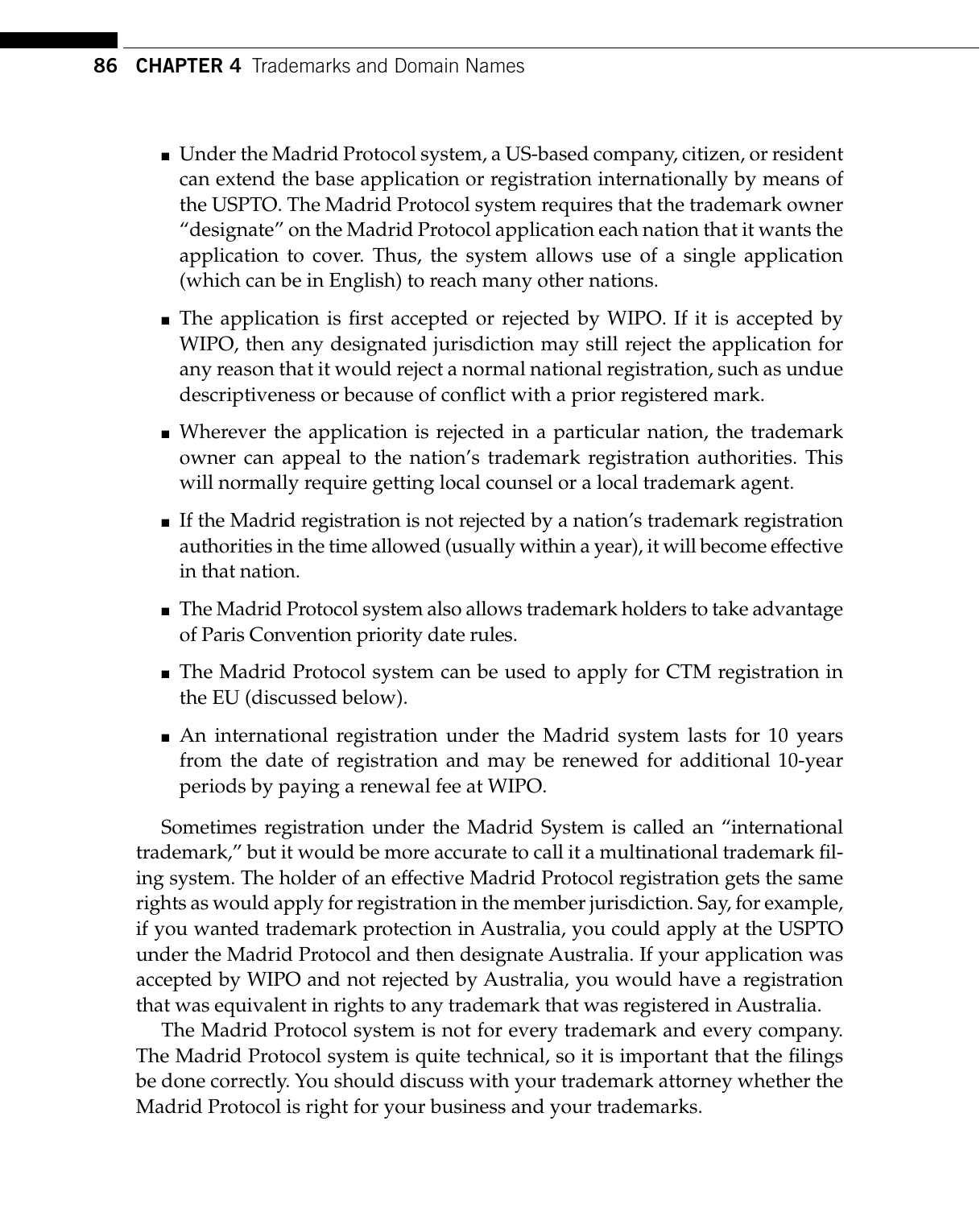# **CTM Registration in the EU**

The EU has set up a unified system that allows one trademark registration to cover all 27 nations of the EU. A trademark registered under this system is a Community Trademark or CTM. An EU agency in Alicante, Spain known as the Office for Harmonization in the Internal Market (OHIM) administers the CTM system. This system functions in addition to the national systems of trademark filings.

The great advantage of the CTM system is its extraordinary reach on the European continent. A CTM registration is the best deal in the world in trademarks. A disadvantage is the fact that if OHIM finds your CTM application blocked in any EU country—say on the basis of a prior registration in England—OHIM will reject your CTM application as a whole. At that point, your only recourse is to apply in various nations individually.

A US applicant that wants to use the CTM system can apply in Europe—normally you would use a trademark agent or attorney in one of the EU countries. Or, as noted above, the US applicant could apply at the USPTO under the Madrid Convention process. There are advantages and disadvantages to each approach and they are quite technical. Your trademark attorney can advise you about the best strategy on applications for registration under the CTM system.

# **EXPLOITING TRADEMARKS IN DISTRIBUTION, LICENSING, AND OTHER DEALS**

It goes without saying that technology companies use trademarks on their products and in advertising and promotional material for their services. But that is not the only use. There are many other ways in which you can build and promote your trademark.

In addition to the business discussion in this section, you will find discussion of trademark issues in Chapter 14 (on distribution deals), Chapter 20 (on licensing and clearing digital content), Chapter 21 (on Web and mobile deals), and Chapter 22 (on videogame deals).

### **Trademark Guidelines**

There are many ways in which companies permit their trademarks to be used by other companies. The most common is in distribution. Companies often allow authorized distributors and dealers to use trademarks on Web sites, business cards, advertising, and so forth. In some cases, trademark use is mandatory.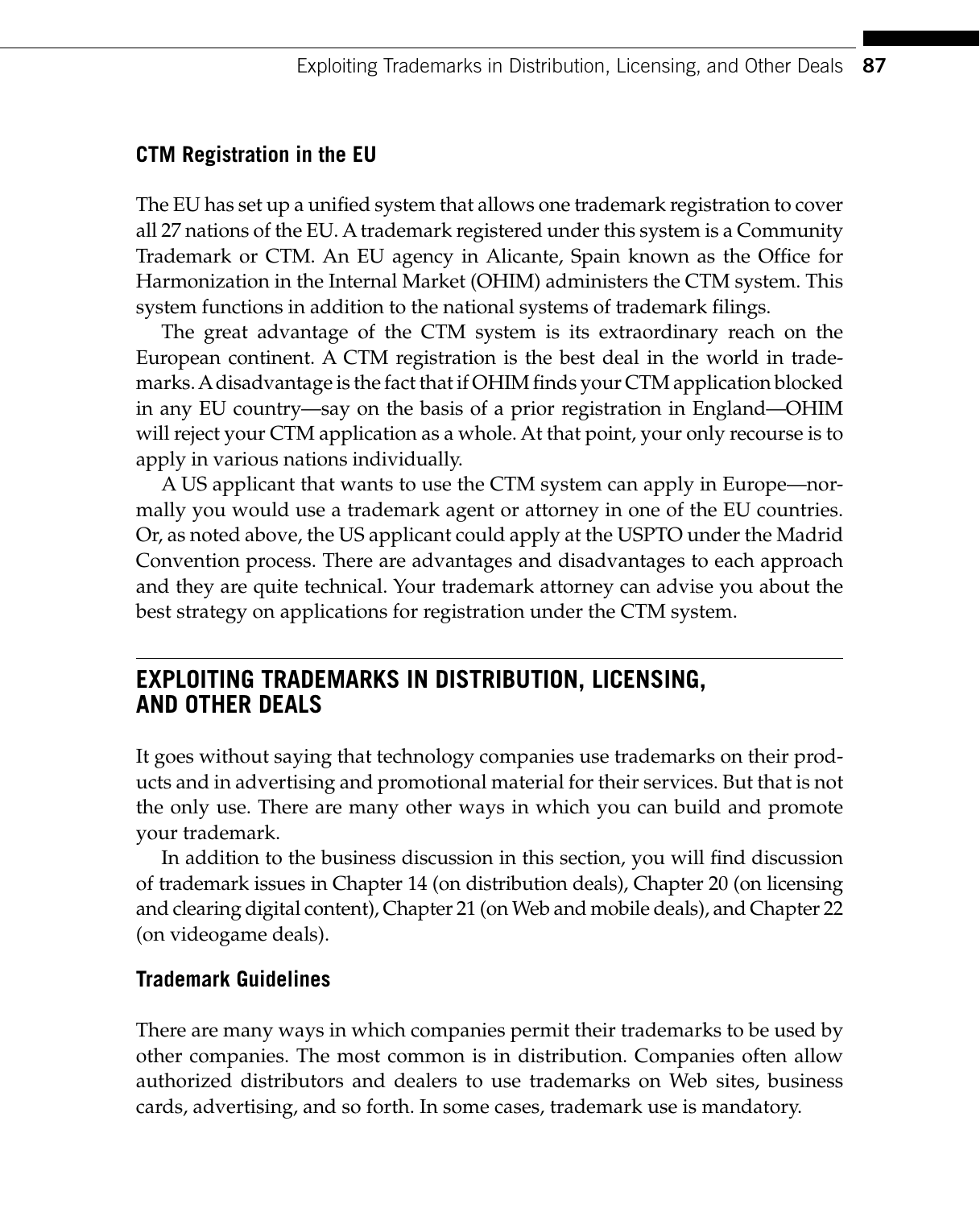Whenever your company permits another company to use your trademarks, you should do so pursuant to written "trademark guidelines" (also known as "branding guidelines") that the other company agrees in writing to follow. In distribution agreements there will normally be a clause on trademark matters that requires the distributor to comply with the supplier's current branding guidelines. (For more information on distribution deals, see the discussion in Chapters 14 and 15.) There are countless examples of trademark guidelines that you can find on the Web.

Guidelines need to be tailored to fit the particular use of your brand. For example, branding guidelines for packaging may be quite different than bran-ding guidelines for Web sites. Included in branding guidelines are typically such items as:

- Detailed instructions about trademark placement, size, and color
- Rules on correct trademark use (similar to those to prevent "genericide" mentioned above)

Prohibitions against uses that might taint or dilute the trademark. The more important your brands are, the tighter branding guidelines need to be.

# **Co-branding**

Co-branding is the use of more than one trademark on a product or to promote a service. Because computer products and Internet services readily combine, cobranding is a common strategy used in the digital technology business. If you buy a Samsung mobile phone from Verizon, you will usually find that it has both Verizon and Samsung branding and that it has been programmed to display the Verizon logo on start-up.

The place that co-branding is most common is on the Web, where suppliers of content or functionality will often obtain secondary branding. For example (at least as of the time this is written) the "Automotive" page of nytimes.com recites that it is provided "in partnership with" Edmunds.com, which is an automobile information portal. The Edmunds.com brand is prominently displayed. This tells us that there is a deal between Edmunds and the *New York Times* under which Edmunds provides access to its portal content and functionality and the parties share resulting revenue.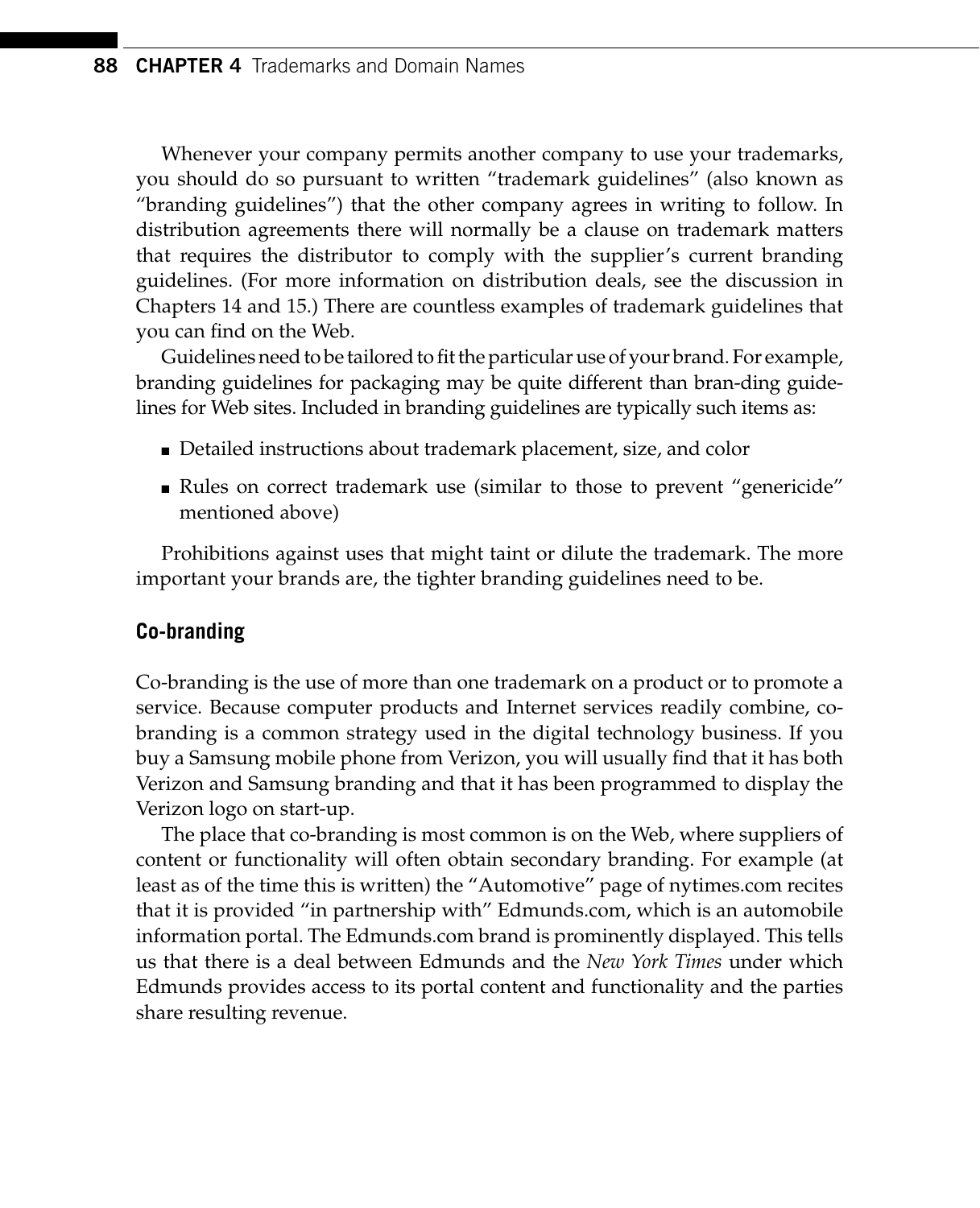# *Combined Trademarks*

Co-branding can take the form of trademark combinations. An example is the "ATT Yahoo" DSL Internet service. The branding combines the ATT brand with that of Yahoo! the Internet portal. ATT is the company that actually provides the DSL service; Yahoo! markets online services under the "ATT Yahoo" brand to its customers. The combined brand is used by both parties. From a legal perspective combined trademarks are tricky because they involve creation of new trademarks in which each party may own only in part. Creation of these combined marks requires carefully drafted agreed rules on ownership, registration, and use.

# *Branded Components*

Let's say that you make component software and that you license your software (for a license fee) for inclusion in another software vendor's product. If you have sufficient leverage in the deal, there are a number of different ways in which you could require under the license agreement to promote your trademark. For example:

- **Brand Display—You** could require that your branding be prominently displayed on the licensee's product interface—for example, on the main interface screen or splash screen. Often this is done with a phrase suggesting a technology–supply relationship, such as "Powered by XYZ."
- Packaging—You could require that your branding be included on the packaging of the licensee's product.
- **Public Display—Y**ou could require that the licensee feature your branding at its trade show exhibit and mention your product in its trade show public presentations of its product.
- **Advertisements**—You could require that your brand be included in advertisements for the licensee's product and on its Web site.

Where an agreement has these kinds of mandatory branding provisions, the licensor imposes binding guidelines for trademark use of the type discussed above. The brand owner may also require an opportunity to review and approve materials and advertisements that use its brands.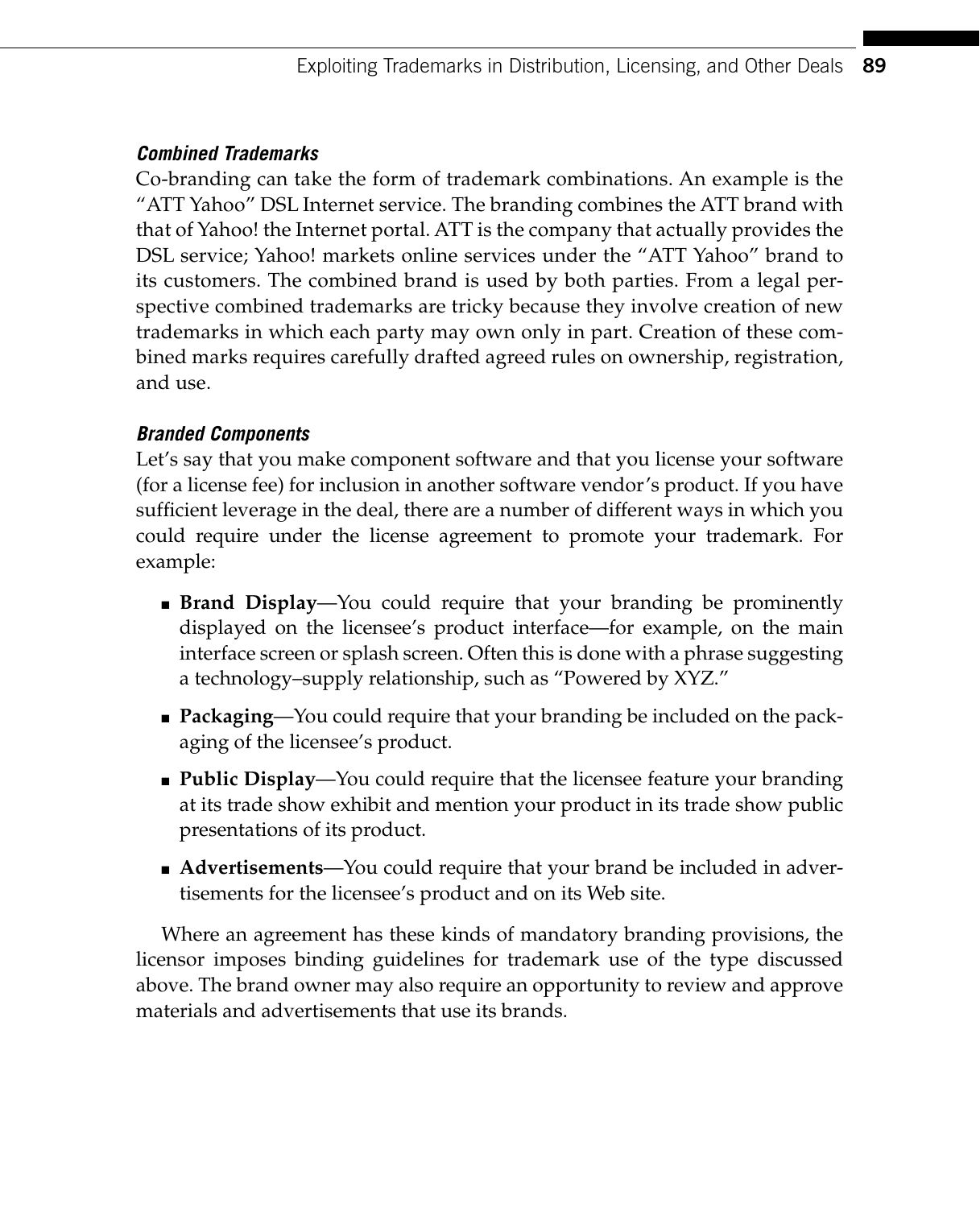# **Trademark Licensing**

Sometimes companies simply license their trademark to another company for its use on the licensee's products. This type of licensing is quite common for use of famous marks on consumer products (think Duke Blue Devil t-shirts). This kind of licensing occurs with some digital technology consumer products. For example, you can purchase Polaroid brand electronic cameras, but they are not made by Polaroid. Rather the owner of the Polaroid brand (a company called Petters Group Worldwide) has licensed the brand to a distributor of cameras. Video game companies do a lot of trademark branding (along with licensing of content).

When licensing a trademark, the licensor must have trademark guidelines and the contractual right to monitor the *quality* of the licensed goods and to prevent licensing from continuing if quality is not maintained. Where licensing is done without control of the licensed goods (called "naked licensing") it is treated under US law as an abandonment of the trademark. Abandonment can lead to loss of all trademark rights and the cancellation of trademark registration. This means that a bad license agreement may kill the trademark. Generally, brand licensors keep control in two ways: they inspect the goods for quality, and they have strict trademark guidelines. Your lawyer can help put the right clauses in place.

To help you with trademark licensing, we have included two sample trademark license agreement forms in the Appendix to this book:

- Form 4-1 is for a royalty-free trademark licensing agreement. This form is designed for the situation in which a licensor has component software that is included in the licensee's software product, and the licensor wants to permit the licensee to use the licensor's branding on the resulting product. This form is for the kind of trademark licensing strategy under which Intel allowed PC makers to use its "Intel Inside" branding. This form agreement is written to be permissive (the Licensee may use the branding), but could be made mandatory (the Licensee must use the branding).
- Form 4-2 is for a royalty-bearing arrangement. The licensee pays the licensee for use of the brand. This is for a situation where the licensor's brand is valuable and the licensee expects to be able to increase sales and prices by use of a well-known trademark.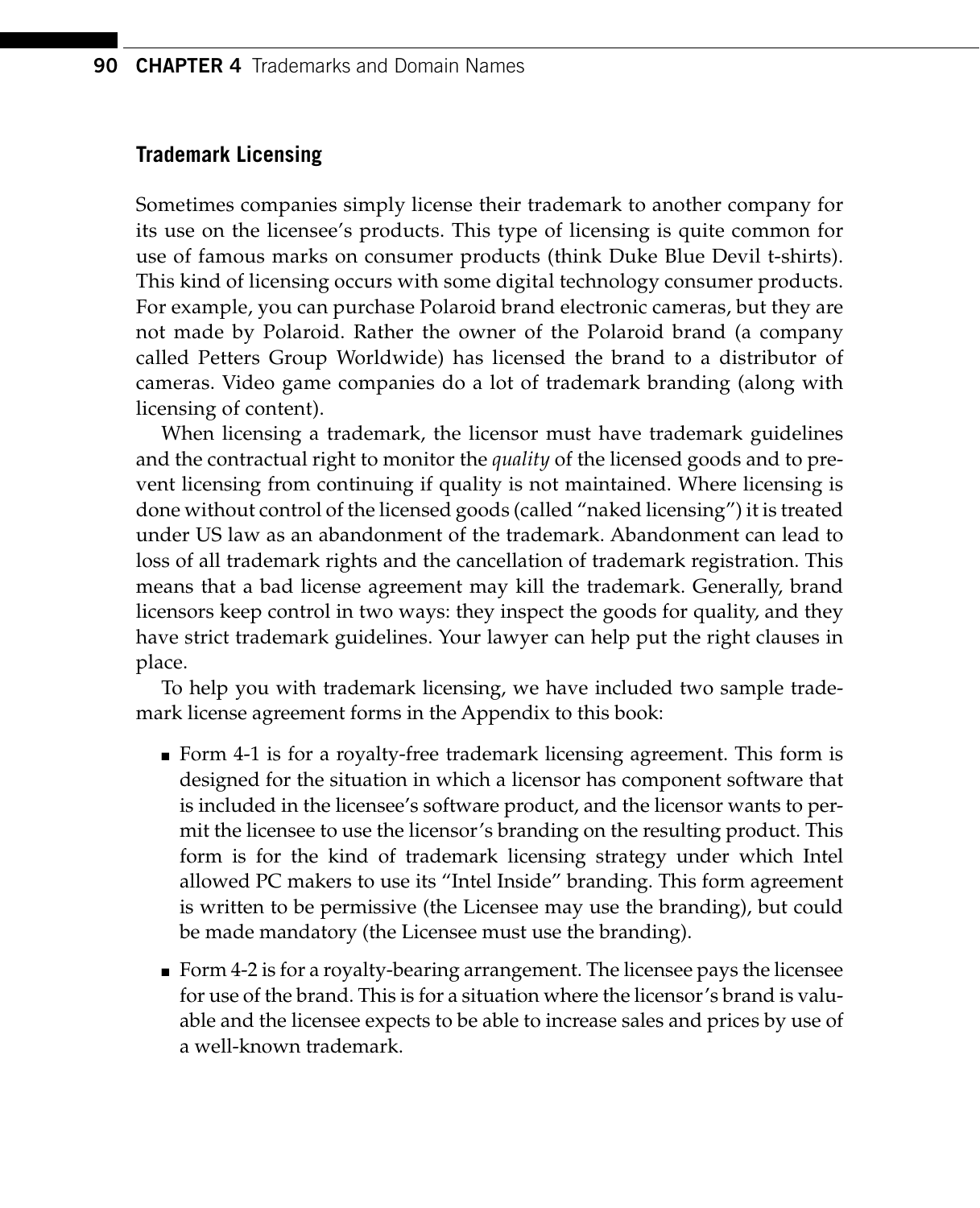# **Trademark Transfers**

When companies are sold, trademarks are usually important assets. The buyer will normally conduct "due diligence" into the seller's trademarks to confirm that they have been property protected. Properly protected marks make companies worth more.

Generally speaking, under US law, you can only transfer trademarks together with the product rights and the "customer goodwill" to which the trademarks relate. This is because the transfer of the trademark by itself would, like "naked licensing" discussed above, be treated as an abandonment of the trademark. (If you are starting a business and want to buy someone's trademark, be sure to remember this rule.)

The Web makes national and global publishing cheap. This means that the cost of introducing and promoting new branded products has gone down.

- The Web also makes it easy to offer products and services in remote locations. This makes national or international brands that, in an earlier time, would have been purely local.
- The Web is indexed by the major search engines, such as Google and Yahoo!, and since search engines are free, new brands are readily discoverable.

In the age of the Internet, there is more brand friction. There is also more reason than ever to consider an international branding strategy.

# *Meta-tags*

Meta-tags are HTML text data in Web pages which are invisible when a user views a Web page with a browser but are visible to search engines that index it. Meta-tags typically describe the site's content and create key words. If you had a Web site that sold coffee, you might include "Coffee," "Java," and "Kona" in your site's meta-tags.

It is possible for a company to use another company's brand as a meta-tag for its site in order to fool search engines. In one litigated case, Natural Answers, an herbal medicine company, sold a "natural tranquilizer" called "Herbrozac," and included in its Web site the meta-tag "Prozac." As Natural Answers intended, search engine users who were looking for information about Prozac saw Natural Answers' site show up high in search results. When Prozac's maker Eli Lilly sued,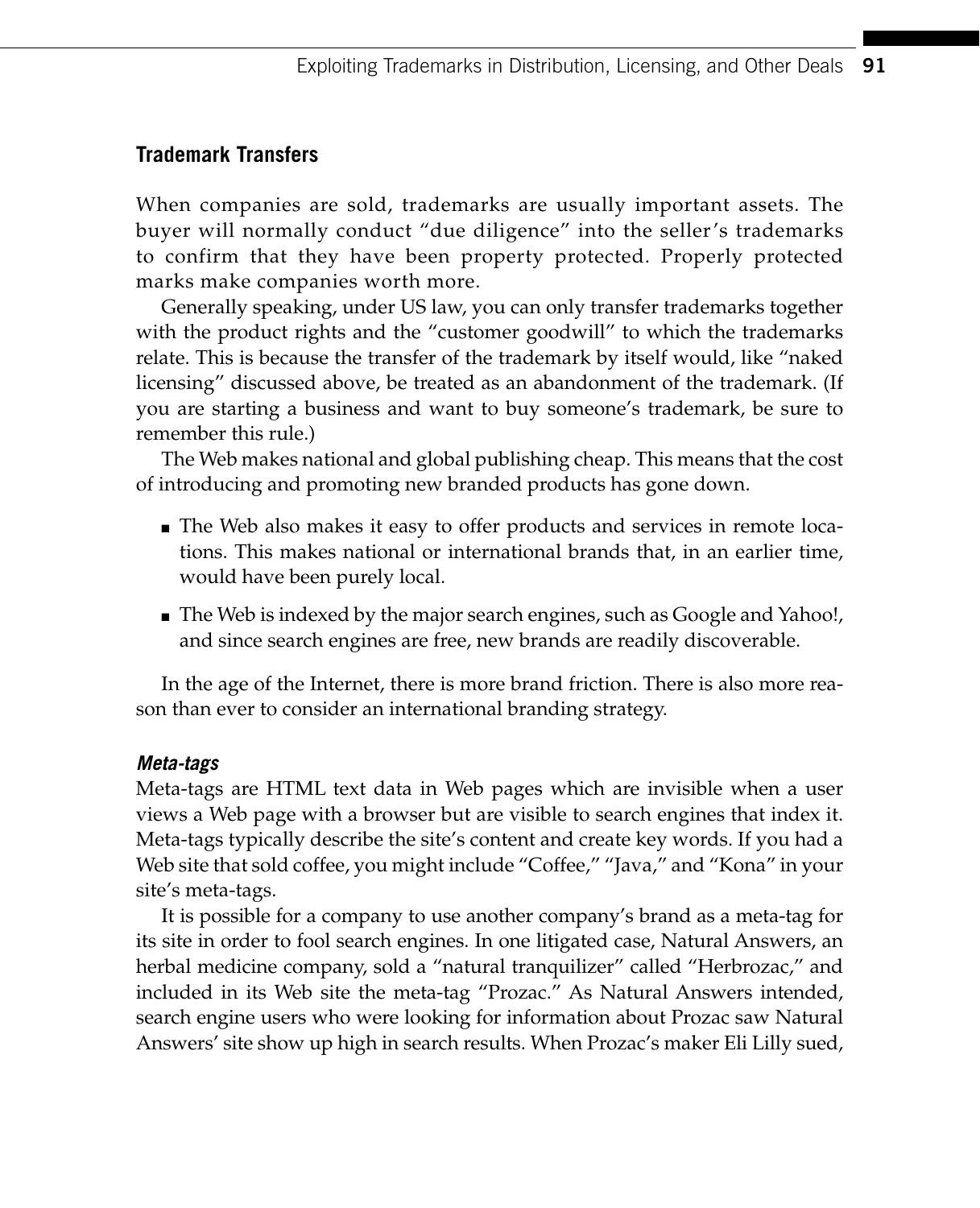the court held that Natural Answers had engaged in trademark infringement. Even though a consumer who got to the NaturalAnswers' site would surely realize that Herbrozac was not Prozac, this use of meta-tags to create "initial source confusion" has consistently been held to be wrongful under trademark law.

# **DOMAIN NAMES**

Adomain name functions as a unique Internet resource locater. Domain names are used to locate network resources for Internet applications such as email, FTP (fire transfer protocol), or, most significantly, the Web. Domain names are organized into top level domains such as .com, .org., .edu, and .net. There are also national domains such as .uk for United Kingdom, .jp for Japan, and .in for India.

A nonprofit corporation called the Internet Corporation of Assigned Names and Numbers (ICANN) administers the domain name system and appoints private companies as "registrars" that register domain names and keep them in effect in exchange for modest fees. You can find a list of registrars at www.icann .org. Each registrar provides a means of searching domain names—and will allow you to determine if a domain name is available. In many—but not all—cases, the online record will indicate the registered owner of the domain name. The registrars also provide procedures for transferring of domain names, which is something you might do, for example, when selling a business or a product line.

# **Domains and Brand Identity**

Because the Web is so important as a communications medium, domain names are critical to brand identity. When selecting trademarks, you should, as a matter of course, try to obtain the corresponding domain name. For example, the house trademark of International Business Machines Corporation is "IBM" so it obtained the Web address, "ibm.com." When IBM acquired Lotus in 1995, it also obtained "lotus.com."

If you are starting a company in technology, you should try to secure both the ".com" and ".net" version of your company name if at all possible. Getting those domain names—even if you have to buy them from third parties—will likely be a key asset. It may also be prudent to secure confusingly similar or sound-alike domains.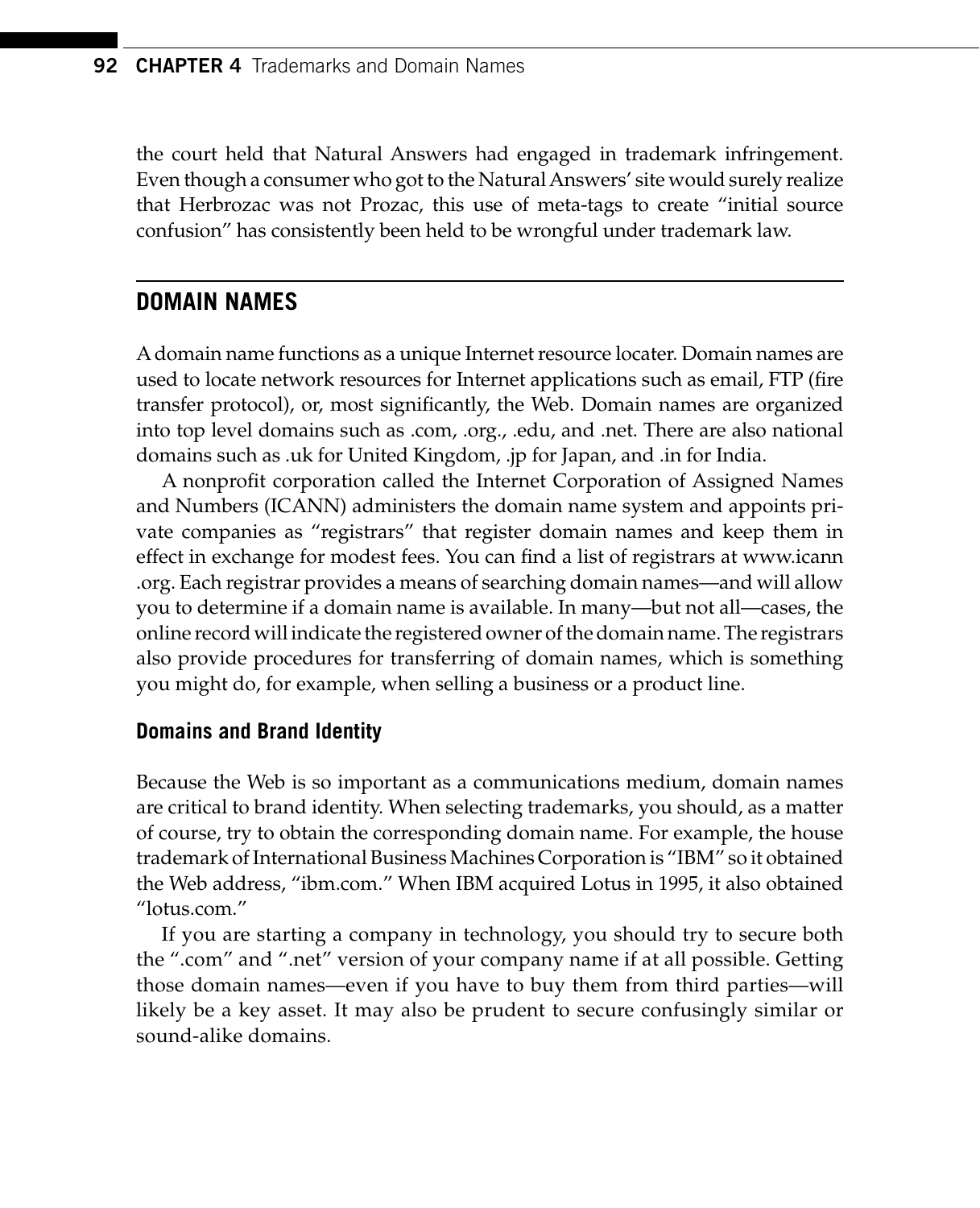# **Domain Names vs. Trademarks**

In some ways, domain names have characteristics that are quite different from trademarks. For example:

*Domain names are unique*. More than one company can have the same brand. An example is "Delta" used by Delta Airlines, Delta Dental, and Delta Faucets. There can be only one delta.com, currently owned by Delta Airlines.

*Domain names may be generic*. Generally speaking, trademark law will not grant trademark status to generic words. Therefore, you could not use as a trademark the word "computer" and stop other persons from using that word to describe their computer products. But there is a "computer.com" domain (currently linked to the home page of CNET consumer electronic reviews). Many generic terms are in domain names.

During the Internet boom of the late 90s, it was believed that generic domain names such as "computers.com" and "pets.com" were the key to great riches. Such domain names do have value, but the market for them has certainly cooled. People have realized that it takes a lot more than a domain name to build a successful business.

Sometimes companies want to register a domain name as a trademark. The USPTO will permit this, but only if the applicant provides exemplars that show the domain name actually being used as a service mark. "Salesforce.com," for example, is clearly being used as the brand for an online sales force management service. So saleforce.com would qualify. Contrast General Motors use of "gm.com," which is not a service mark, but rather only as an address for the company's Web site.

This means that trademark registration is likely to be available to companies that engage in e-commerce or offer services through the Internet. Note, however, that the USPTO will likely reject trademark registration for domains name that are generic or highly descriptive, such as "homefinder.com" or "computers.com."

# **Cybersquatters and Remedies**

It is less a common problem now, but in the 90s, there were a number of individuals and companies that registered domain names and held them for ransom hoping that legitimate trademark owners would pay large sums for them. There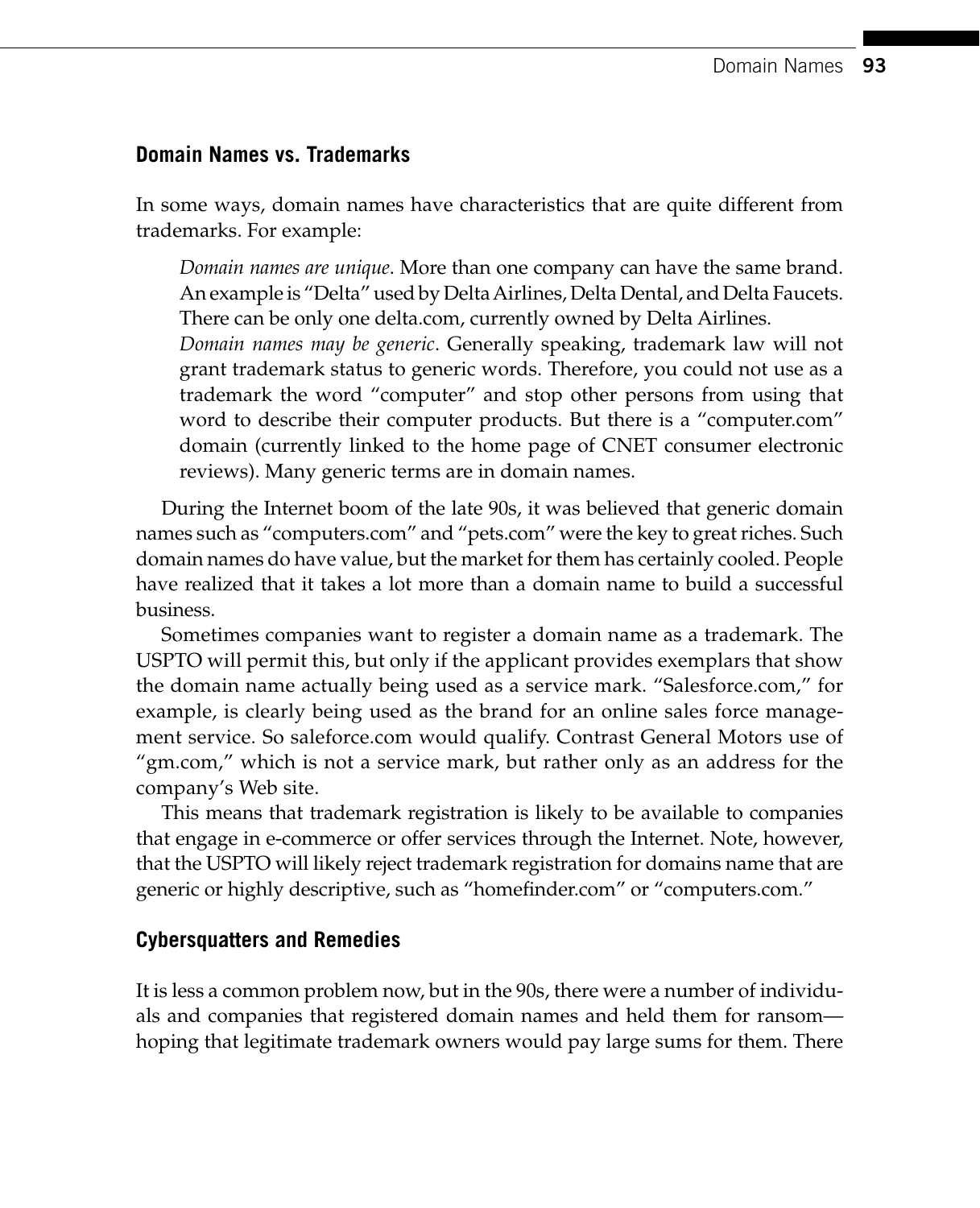were public disputes when individuals registered mcdonalds.com, mtv.com, and other domains that include famous trademarks. This kind of bad faith registration of domains is known as "cybersquatting."

Cybersquatting cases were, at first, dealt with under trademark law. Congress, under pressure from brand owners, then enacted the Anticybersquatting Consumer Protection Act in November 1999. This Act allowed courts to transfer a domain name that is confusingly similar to a trademark to the owner of the trademark. To obtain the domain name, the trademark owner is required to establish that the domain name holder acted in bad faith.

Because litigation is expensive and can be prolonged, a more efficient way of dealing with domain name disputes was needed. For this reason, ICANN created the Uniform Domain Name Dispute Resolution Policy (UDNDRP). This is a relatively simple arbitration process, based on submitted papers and without any testimony. Under the UDNDRP, a trademark owner can challenge the holder of a domain name. If the trademark owner wins, the domain name is transferred to the trademark holder. In order to win, the trademark owner has to persuade the arbitrator that: (1) it has a trademark that is the same or substantially similar to the domain name; (2) the domain holder does not have a legitimate interest in the domain name; and (3) the current domain holder registered in bad faith.

What counts as proof that a domain is held in bad faith? Signs of bad faith owner are:

- Registering numerous domains that correspond to others' brands
- Demanding a high price for the domain
- Threatening to sell the domain to a competitor

The domain owner can defend its position by showing that it had a legitimate reason to register the domain and has used it legitimately.

If you have a problem of this kind with a domain name that is similar to your company's brand, you should seek legal counsel without delay.

# **TRADEMARK INFRINGEMENT LITIGATION**

For our final topic in this chapter, let us take a look at trademark infringement litigation in the United States. If you believe someone has infringed your trademark,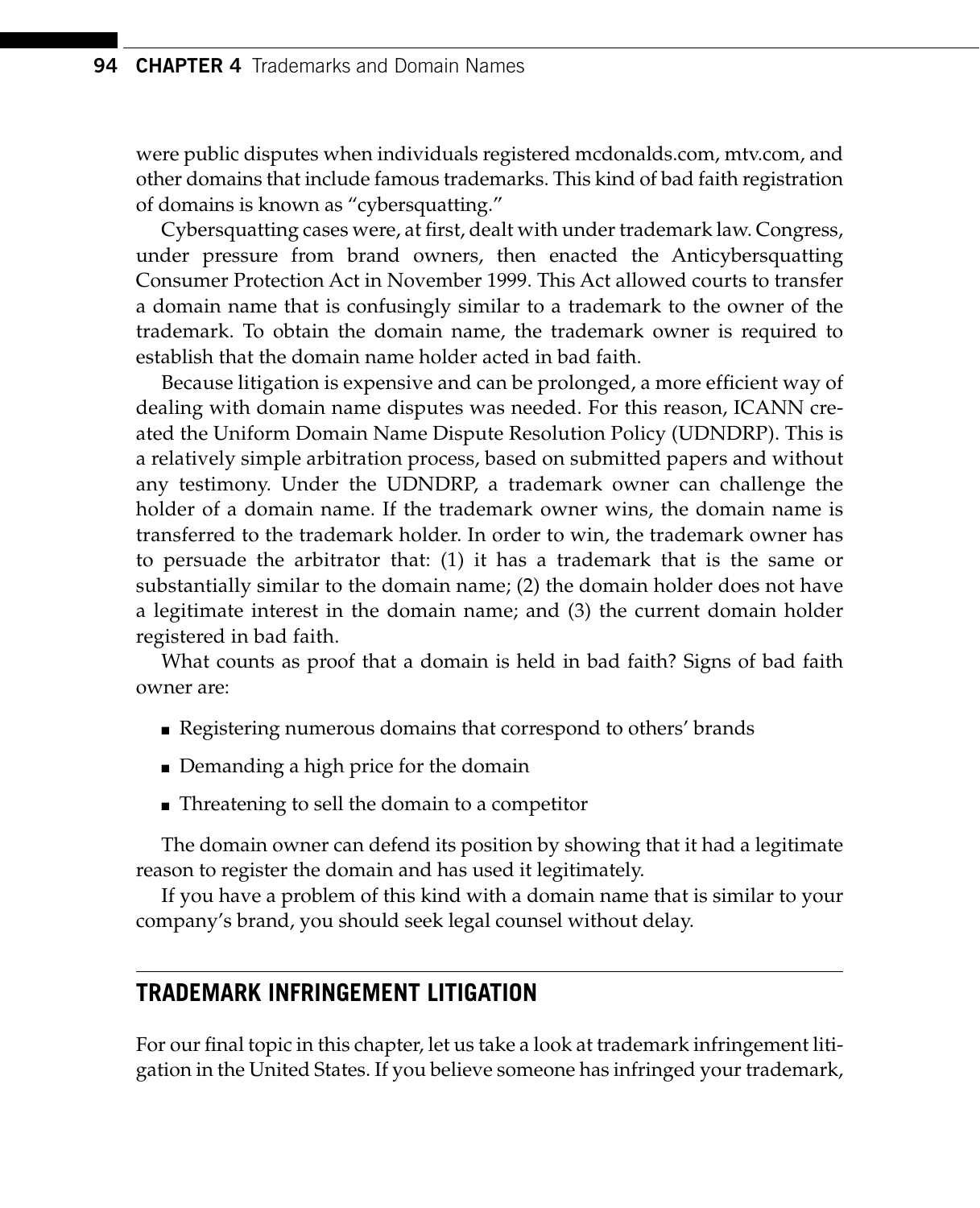or if you are accused of using someone else's trademark, you should see an attorney immediately. Delay may hurt your case.

# **The Litigation Process**

What do you do if an infringer is using or harming your brand? The process normally begins with a cease-and-desist letter from legal counsel.

When the infringement is clear, the dispute will often be settled before litigation is filed. Quite commonly, the alleged infringer simply agrees to stop using a trademark immediately, or more commonly after a few months' transition period. However, if the alleged infringer of the trademark has some hope of defending its trademark, and if it has had considerable success (and has earned real money) with the trademark, litigation may be necessary.

Sending a cease-and-desist letter is not completely risk free. There is a risk that the alleged infringer will sue first, to get the advantage of having the lawsuit in the alleged infringer's home jurisdiction. (We call this kind of first strike by the accused a *declaratory judgment* action, because the alleged infringer asks the court to *declare* that it is not infringing.) For this reason, in some cases, the trademark holder will sue as the first move.

While most trademark law suits end quite quickly, it is possible for seriously contested cases to cost substantial amounts. Proof of secondary meaning or to establish the likelihood of confusion may be expensive, because it can require customer survey evidence, which is costly to produce. Proof of distinctiveness, customer confusion, and damages all may require expert testimony. A contested case between two substantial trademark users can cost hundreds of thousands of dollars.

# **Proof of Infringement**

Generally, the owner of the trademark has to prove these elements to establish infringement:

- That the owner has a valid trademark ■
- $\blacksquare$  That the trademark is distinctive
- That the trademark has priority ■
- That there is a likelihood of confusion about the source of the goods bearing the trademarks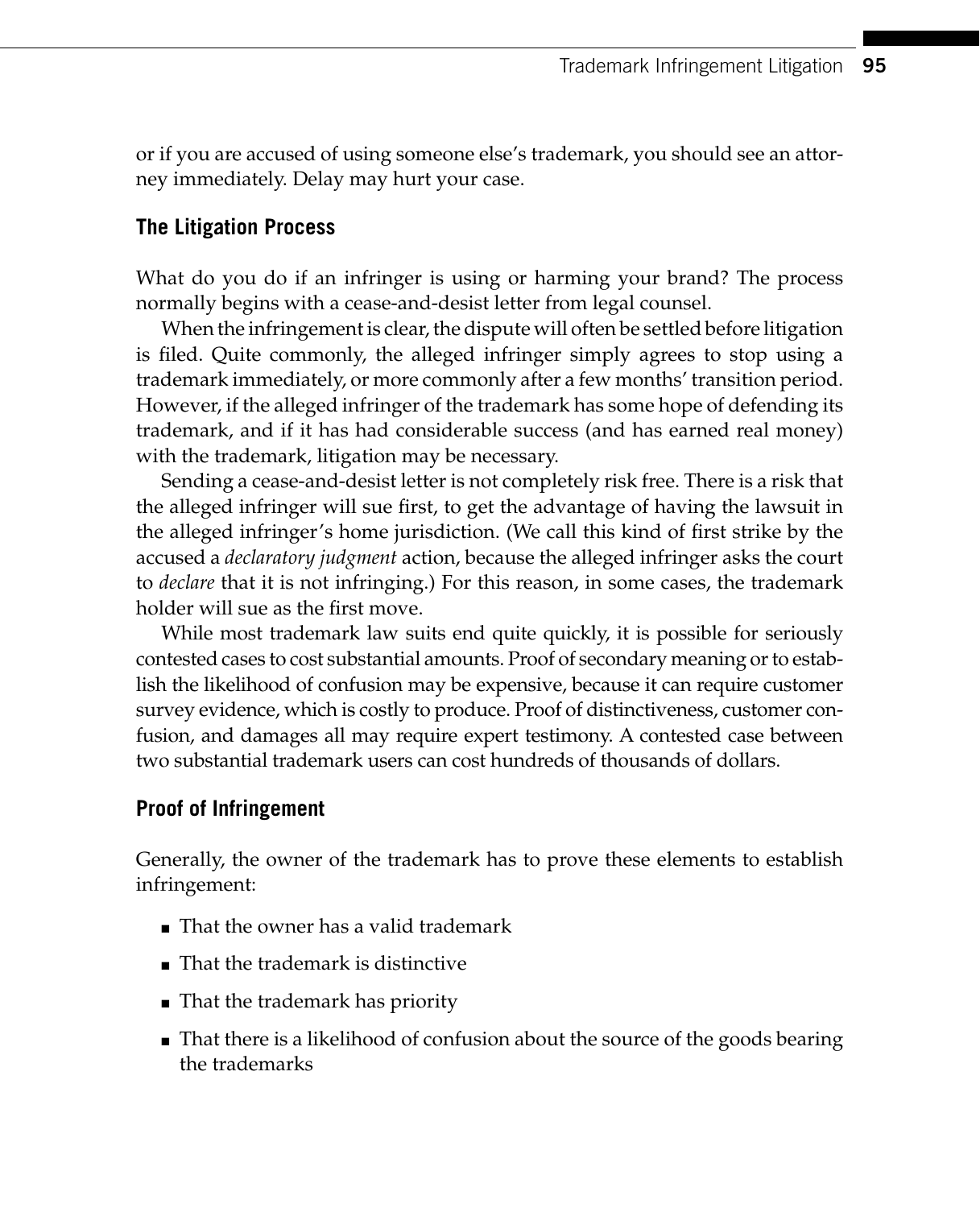### **Fair Use under Trademark Law**

In our discussion of copyright law, we reviewed the doctrine of "fair use," a defense to a claim of copyright infringement. There is also a similar "fair use" defense in trademark law. The rationale of fair use in trademark is similar to that in copyright law; it is based on the principle that some uses of trademark are consistent with free speech and are not harmful to others' trademarks. As in copyright law, fair use is a defense to a claim of infringement.

Generally speaking fair use under trademark law permits good faith use of terms that are descriptive of goods or services. For example, you should be able to advertise that you provide the "best buy in consumer software" without infringing the trademark of "Best Buy" stores. In addition, it is generally held to be a fair use to refer to a competitor's product, as in "our word processor costs much less than Microsoft Word." This is called "nominative use" because you are using the trademark only to refer to the other product by name.

# **Infringement Remedies for Federally Registered Trademark**

If you have a federally registered trademark and someone uses a confusingly similar trademark, what happens when you *win* a trademark infringement trial in federal court?

Remedies for infringement can include:

- Your lost profits due to the infringement or the profits wrongfully made by the infringer (whichever is greater)
- In case of willful infringement, up to three times the actual damages, as the court deems just
- In egregious cases*,* an award of attorneys' fees

In addition, the court may order the destruction of the improperly labeled goods and of all copies of the improper labels and packaging.

If the violation is counterfeiting, that is, if the defendant was using an exact copy of your trademark with the intent to deceive customers, the court may also order seizure of the counterfeit goods by the United States Marshall at the beginning of the case. Where there is counterfeiting, the court often will award three times the actual damages and attorneys' fees.

A holder of trademark on the Principal Register may also request the United States Customs Service to prevent the importing of goods labeled with its trademark.